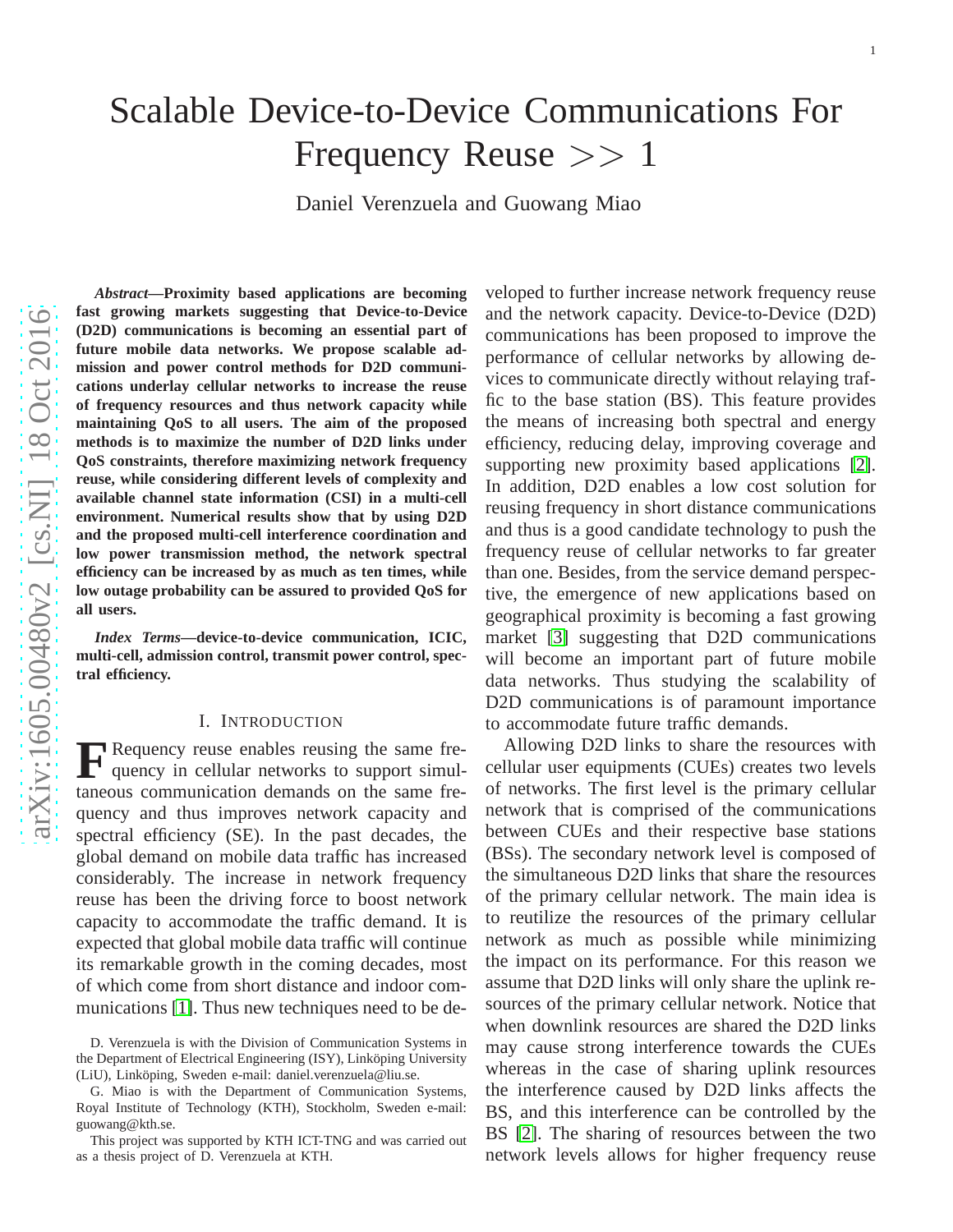and SE. However as the reutilization of resources becomes higher the interference levels may increase to a point where the performance of both cellular and D2D networks is seriously degraded. Thus one of the main limitations on the scalability of D2D communications is the interference management.

When D2D links are added to the network, two main levels of interference are found:

- 1) Interference caused by the cellular network
	- From CUEs towards other BSs (inter-cell interference).
	- From CUEs towards D2D links.
- 2) Interference caused by the D2D network
	- From D2D links towards the BSs.
	- From D2D links towards other D2D links.

In the first level we mainly have the inter-cell interference. In the uplink of the last generation cellular networks the resources within each cell are allocated orthogonally resulting in zero intra-cell interference. However the resources are shared by several cells causing inter-cell interference between the CUEs and BSs of different cells. This problem is well known and there has been important research done in the last years, e.g., in the case of the uplink of Long Term Evolution (LTE) networks the authors in [\[4\]](#page-14-3) analyze the impact of inter-cell interference coordination (ICIC) while considering the effects of power limitations, radio resource management functions, fast retransmissions, power control and adaptive modulation and coding methods. The work [\[5\]](#page-14-4) proposes an adaptive soft frequency reuse method that decreases inter-cell interference improving the average throughput per user. In [\[6\]](#page-14-5) the authors propose an interference aware joint scheduling method based on proportional fairness. The work [\[7\]](#page-14-6) studies the problem of resource allocation considering the impact of inter-cell interference while maintaining a frequency reuse of one. The works [\[8\]](#page-14-7) and [\[9\]](#page-14-8) perform an evaluation the LTE open loop fractional power control (OFPC) and the closed loop power control respectively considering the impact of intercell interference while giving an insight to the proper configuration of the design parameters.

The second effect of the first level interference refers to the impact of cellular communications on the D2D network. Since we assume the reuse of uplink resources, the CUEs may cause strong interference towards D2D links. However given that the cellular network is considered to have higher

priority we do not consider modifying its functionality to accommodate the D2D network, rather the opposite. In addition, a D2D pair can always switch to the cellular mode if it is receiving too much interference from CUEs. Thus in this study we want to focus on the effects caused by the D2D network.

In the second level of interference we consider two main impacts. First the D2D links cause aggregated interference towards the BSs that may compromise the QoS of the uplink of CUEs. Secondly the D2D links may cause strong interference among each other limiting their QoS and reducing the SE of the network. Thus a careful design to deal with the second level interference is needed to obtain the most benefits of D2D communications and assure the QoS of both CUEs and D2D links.

To solve the problem of coordinating the interference, dynamic resource allocation algorithms have been presented in [\[10\]](#page-14-9), allowing an increase of capacity. Also joint resource block (RB) scheduling [\[11\]](#page-14-10) and interference avoidance methods [\[12\]](#page-14-11) have been proposed to increase SE and reduce harmful interference respectively. Power control techniques have also been proposed to coordinate the interference, the work [\[13\]](#page-14-12) conducts a comparative study of LTE power control techniques applied to D2D communications. A double threshold power control algorithm is proposed in [\[14\]](#page-15-0) to maximize the system throughput. The authors in [\[15\]](#page-15-1) proposed a continuous fuzzy logic power control method to limit the interference and improve the QoS of D2D links. In [\[16\]](#page-15-2) the capacity of the system is studied under cooperative and non-cooperative interference coordination methods.

However in all of these works the number of D2D links that share the resources with the CUEs is always fixed or set. The network capacity can indeed be dramatically improved by allowing more D<sub>2</sub>D links in the network as it increases frequency reuse by reusing the same frequency more times for sending different data streams. The capacity in terms of the maximum number of D2D links that system can support has only been considered by few studies [\[17\]](#page-15-3)–[\[19\]](#page-15-4). In [\[17\]](#page-15-3) a greedy heuristic resource allocation algorithm to maximize the number of D2D links in a single-cell is presented. The results show that by allowing more D2D links to share the same resources a considerable increase in SE can be achieved, however in this work power control is not considered and full channel state information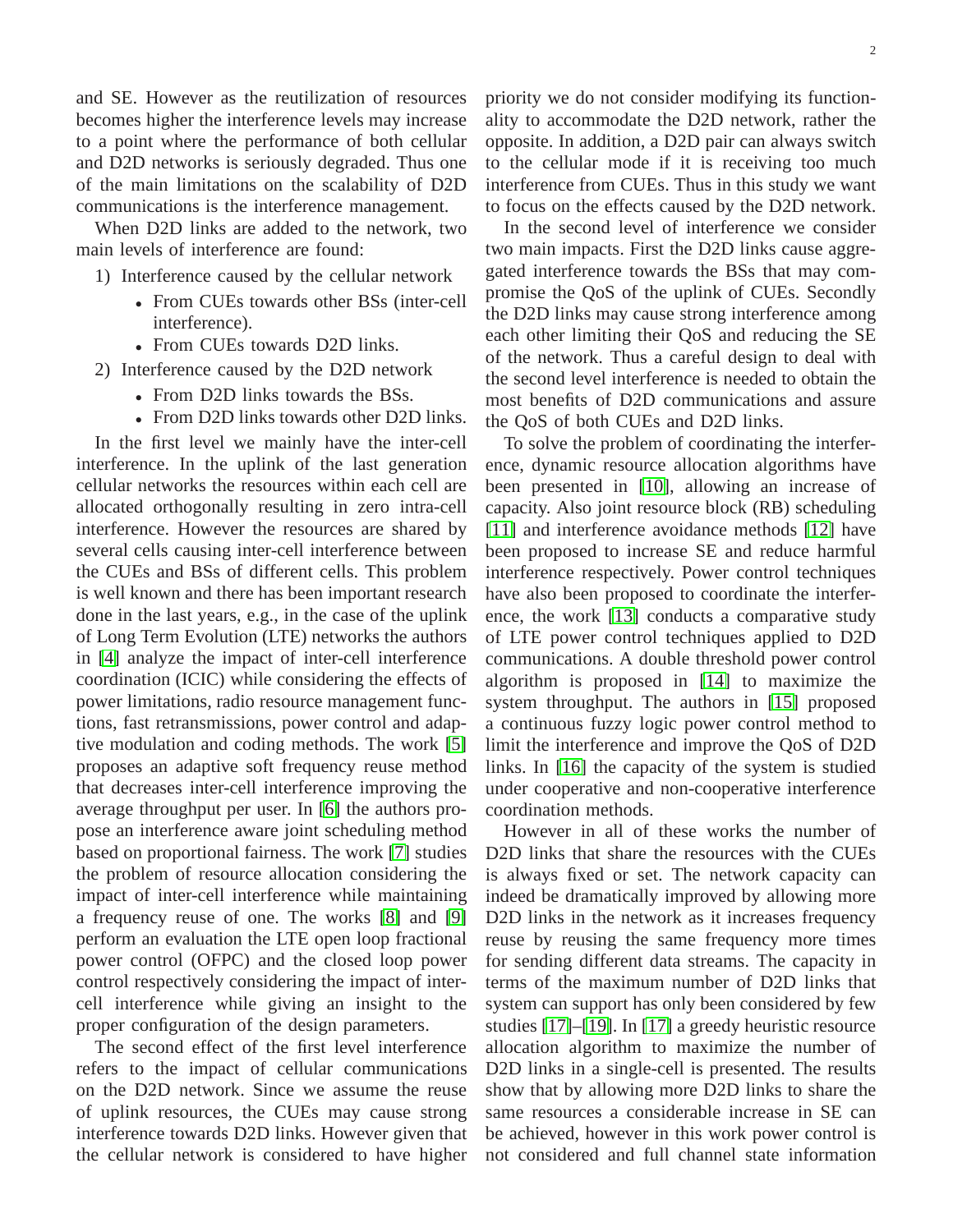(CSI) is assumed which may not be scalable in practical implementations. The study [\[18\]](#page-15-5) proposes and evaluates a series of distributed power control algorithms in D2D communications. However the implementation of the admission control procedures in terms of signaling is not mentioned and the impact on network scalability is not fully addressed.

In [\[19\]](#page-15-4), we have studied the feasibility of admitting several D2D pairs to share the resources of a CUE considering only the number of D2D links in a single-cell. Optimal and suboptimal solutions are proposed to coordinate the interference with the goal of maximizing the number of active D2D links in the system. The results show that allowing several D2D links to share the same recourses with CUEs without any limitation is indeed possible and it increases network SE.

It is worth mentioning that the studies [\[17\]](#page-15-3)–[\[19\]](#page-15-4) are all focused on a single-cell scenario neglecting the impact of inter-cell interference. However in real applications this impact can be significant and needs to be considered. Another important remark mentioned in a comprehensive survey for D2D communications [\[20\]](#page-15-6) is that in most available literature the existing interference coordination solutions assume full CSI to be known at the BS. However this is usually not practical due to the signaling overhead, especially in multi-cell environments.

This study proposes admission control, intercell interference coordination, and power allocation methods for D2D communications underlay cellular networks to increase the network frequency reuse far beyond a factor of one by enabling as many simultaneous D2D links to communicate at the same time as possible. The proposed methods aim at maximizing the number of active D2D links subject to QoS constraints in a multi-cell environment of any size while considering three cases: no CSI, partial CSI or full CSI available. In the first case we calculate a theoretical upper bound for the number of D2D links and implement a blind admission control (BAC) method considering average QoS requirements for CUE and D2D links. For the second case we present a distributed admission control (DAC) method to further improve the performance where each D2D pair decides its mode based on transmission power constraints to assure QoS for all users, the DAC methods is compatible with LTE standard and can be easily implemented in 5G LTE systems. In the last case we present an optimal admission control (OAC) method, which is based on exhaustive search and serves as the performance benchmark.

In our analysis we bound the number of D2D links based on approximate SINR expressions by considering the expected value of interfering terms. An alternative approach could be to use chance constrained programming to establish QoS constraints as outage probabilities [\[21\]](#page-15-7). However, this problem formulation is not always tractable and may be expensive to solve in terms of computational resources. Our approach yields tractable and practical results that can be easily applied in current wireless networks. In particular, both BAC and DAC are based in algorithms that have extremely low signaling overhead and can be implemented in a multi-cell network regardless of its size. Therefore they constitute highly scalable solutions that can be easily implemented in the next generation networks, e.g., LTE Release 13 and onward.

The remainder of this paper is presented as follows: section [II](#page-2-0) depicts the system model;In section [III](#page-4-0) a statistical model for the interference is introduced; section [IV](#page-5-0) presents the analysis conducted to obtain the BAC method; section [V](#page-7-0) shows the analysis conducted to obtain DAC method; section [VI](#page-10-0) presents the formulation of the OAC method; section [VII](#page-10-1) depicts the numerical results and analysis; finally section [VIII](#page-13-0) concludes our work.

# II. SYSTEM MODEL

<span id="page-2-0"></span>Consider a multi-cell system where a number of D2D pairs are available in each cell. The D2D pairs and CUEs are randomly distributed in all cells. Our goal is to find the maximum number of D2D pairs that can communicate at the same time, thus maximizing the frequency reuse of the network. We focus on a single RB scenario where only one CUE is considered in each cell. We assume that resource allocation for the primary cellular network has already been implemented. We define  $\phi_{xk} \in \{0,1\}$  $(\forall x \in \{1, ..., N\}, \forall k \in \{1, ..., \hat{N}_x\})$ , as a binary random variable that indicates the state of each link  $k$  in cell x. The parameter N corresponds to the number of cells in the system and  $\hat{N}_x$  is the number of available D2D links in cell x. When  $\phi_{xk} = 1$ the D2D link is active, otherwise  $\phi_{xk} = 0$ . The frequency reuse factor is the rate at which the same frequency can be used in the network. Considering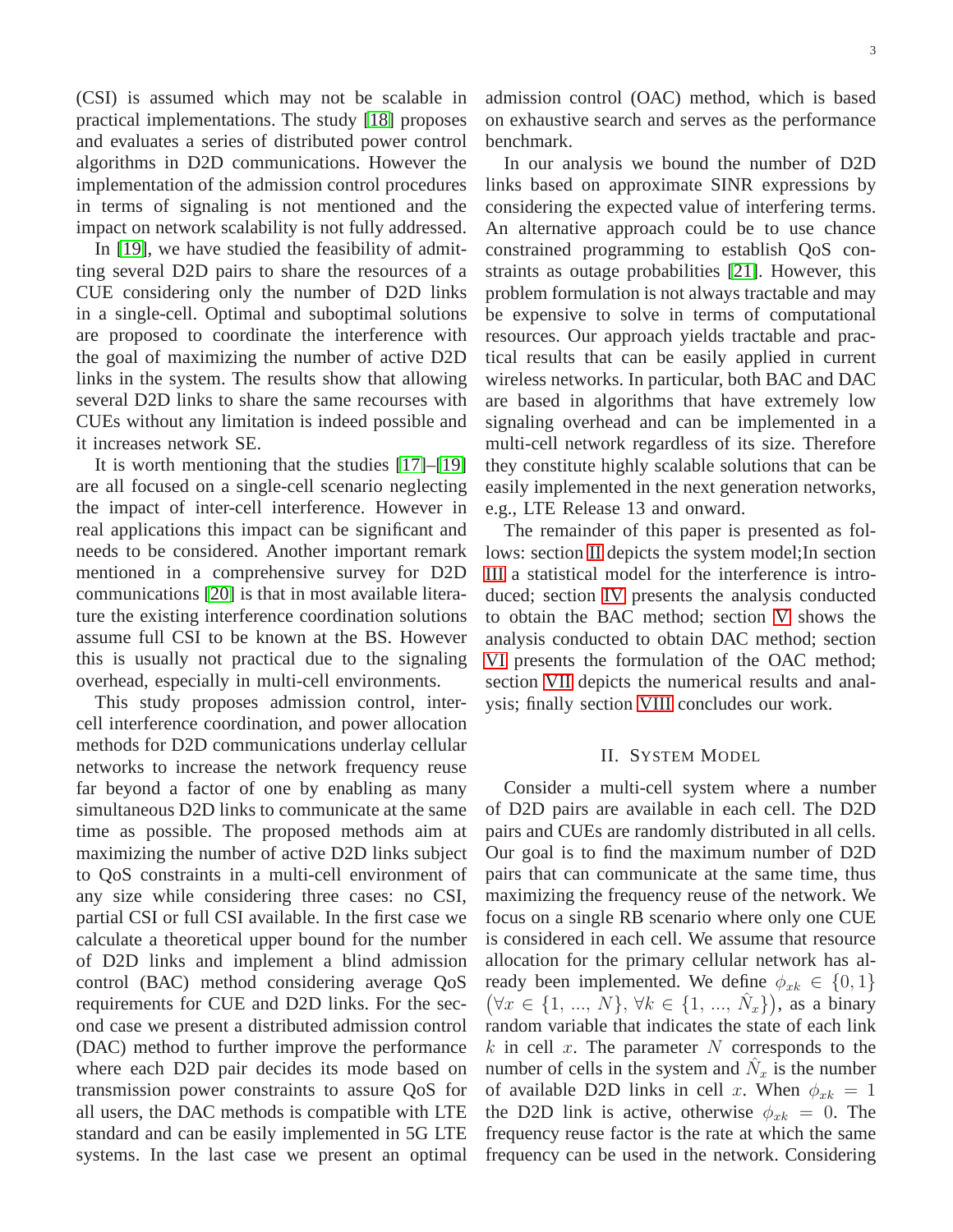D2D, the frequency reuse factor of a cell  $x$  is given by  $K = \sum_{k=0}^{N_x} \phi_{x_k} + 1$ . To maximize the network frequency reuse  $K$ , the objective is equivalent to maximizing  $\sum_{x}^{N} \sum_{k}^{\hat{N}_{x}} \phi_{xk}$ , that is, finding the maximum number of D2D links that can be in active communications and their corresponding transmission power levels while the QoS could be assured to all active users.

The maximum level of interference that can be tolerated in the system is given by the signal-tointerference plus noise ratio (SINR) constraints for the CUEs and D2D communications, depicted in [\(1a\)](#page-3-0) and [\(1b\)](#page-3-1) respectively. We also consider an upper bound for the transmission power of D2D links shown in [\(1c\)](#page-3-2).

<span id="page-3-0"></span>
$$
\Gamma_{x0} = \frac{P_{x0} G_{x0x0}}{I_{x0}^{D2D} + I_{x0}^{CUE} + \mathcal{N}_{BS}} \ge \gamma_{x0}^{th}, \qquad (1a)
$$

<span id="page-3-1"></span>
$$
\Gamma_{xk} = \frac{\phi_{xk} P_{xk} G_{xkxk}}{I_{xk}^{D2D} + I_{xk}^{CUE} + \mathcal{N}_D} \ge \gamma_{xk}^{th}, \qquad (1b)
$$

<span id="page-3-2"></span>
$$
\phi_{xk} P_{xk} \le P_D^{max}, \tag{1c}
$$

$$
\forall x \in \{1, ..., N\} \; \forall k \in \{1, ..., \hat{N}_x\}.
$$

The terms  $I_{x0}^{D2D}$  and  $I_{x0}^{CUE}$  correspond to the interference received at the BS of cell  $x$ , from the D2D links and CUEs respectively. Similarly  $I_{xk}^{D2D}$ and  $I_{xk}^{CUE}$  correspond to the interference received at the D2D link  $k$  of cell  $x$  from other D2D links and CUEs respectively.  $\mathcal{N}_{BS}$  and  $\mathcal{N}_D$  are the noise power at the BS and D2D links receivers respectively.  $P_{x0}$  corresponds to the transmission power from the CUE at cell x,  $P_{x_k}$  is the power of the transmitting device of D2D pair  $k$  in cell  $x$ and  $P_D^{max}$  is the maximum transmission power of D2D links.  $\gamma_{x0}^{th}$  and  $\gamma_{xk}^{th}$  represent the target SINR of the CUE uplink and the D2D link  $k$  in cell  $x$ respectively.

To describe the channel gains the following nomenclature is implemented:  $G_{abij}$  corresponds to the path gain from the transmitter  $b$  in cell  $a$  to the receiver  $i$  in cell  $i$ . Note that in all variables, CUE and BSs are indexed as 0 and D2D users are indexed with non-negative integer numbers. In equations [\(1a\)](#page-3-0) and [\(1b\)](#page-3-1),  $G_{x0x0}$  corresponds to the channel gain between the CUE and the BS of cell  $x$ , while  $G_{\text{rk}xk}$  corresponds to the channel gain within the D2D pair  $k$  in cell  $x$ , i.e., between the D2D transmitter and receiver of the same D2D pair. Thus we define the interference terms as:

<span id="page-3-5"></span><span id="page-3-4"></span>
$$
I_{x0}^{D2D} = \sum_{i=1}^{N} \sum_{j=1}^{\hat{N}_i} \phi_{ij} P_{ij} G_{ijx0},
$$
 (2a)

$$
I_{x0}^{CUE} = \sum_{\substack{i=1 \ i \neq x}}^{N} P_{i0} G_{i0x0}, \tag{2b}
$$

$$
I_{xk}^{D2D} = \sum_{i=1}^{N} \sum_{j=1}^{\hat{N}_i} \phi_{ij} P_{ij} G_{ijxk} - \phi_{xk} P_{xk} G_{xkxk}, \tag{2c}
$$

and

$$
I_{xk}^{CUE} = \sum_{i=1}^{N} P_{i0} G_{i0xk},
$$
 (2d)

$$
\forall x \in \{1, ..., N\} \,\forall k \in \{1, ..., \hat{N}_x\}.
$$

Here we can see that the terms  $I_{x0}^{D2D}$  and  $I_{xk}^{D2D}$ correspond to the second level of interference related to the impact of the D2D network, where  $I_{x0}^{D2D}$ represents the interference caused by D2D links to BSs and  $I_{xk}^{D2D}$  the interference among different D2D links. These are the main effects that we want to control in order to provide scalable interference coordination methods for D2D communications.

On the other hand the terms  $I_{x0}^{CUE}$  and  $I_{xk}^{CUE}$ correspond to the first level of interference that is related to the impact of the cellular network, where  $I_{x0}^{CUE}$  depicts the inter-cell interference and  $I_{xk}^{CUE}$ the interference caused by CUEs towards D2D links. Since we are not interested in modifying the functionality of the cellular networks these terms are not part of the design variables for the interference coordination methods. Thus we redefine the SINR target for CUEs as:

<span id="page-3-3"></span>
$$
\gamma_{x0}^{th} = \frac{\Gamma_{x0}^i}{\delta} = \frac{P_{x0} G_{x0x0}}{(I_{x0}^{CUE} + \mathcal{N}_{BS}) \delta}, \ \forall \delta \in \{\mathbb{R}^+; \delta > 1\},\tag{3}
$$

where  $\Gamma_{x0}^{i}$  is the SINR of CUEs before D2D links are added to the system. The parameter  $\delta$  corresponds to the desired ratio between the CUE's SINR before and after D2D links are added, i.e., the SINR loss of CUEs due to the interference caused by D2D links. This definition allows a clear evaluation of the impact of D2D links to the CUEs uplink. The parameter  $\delta$  can be broadcasted by the BS or sent to a D2D link when it is newly established. In our analysis we assume a fixed target SINR for all D2D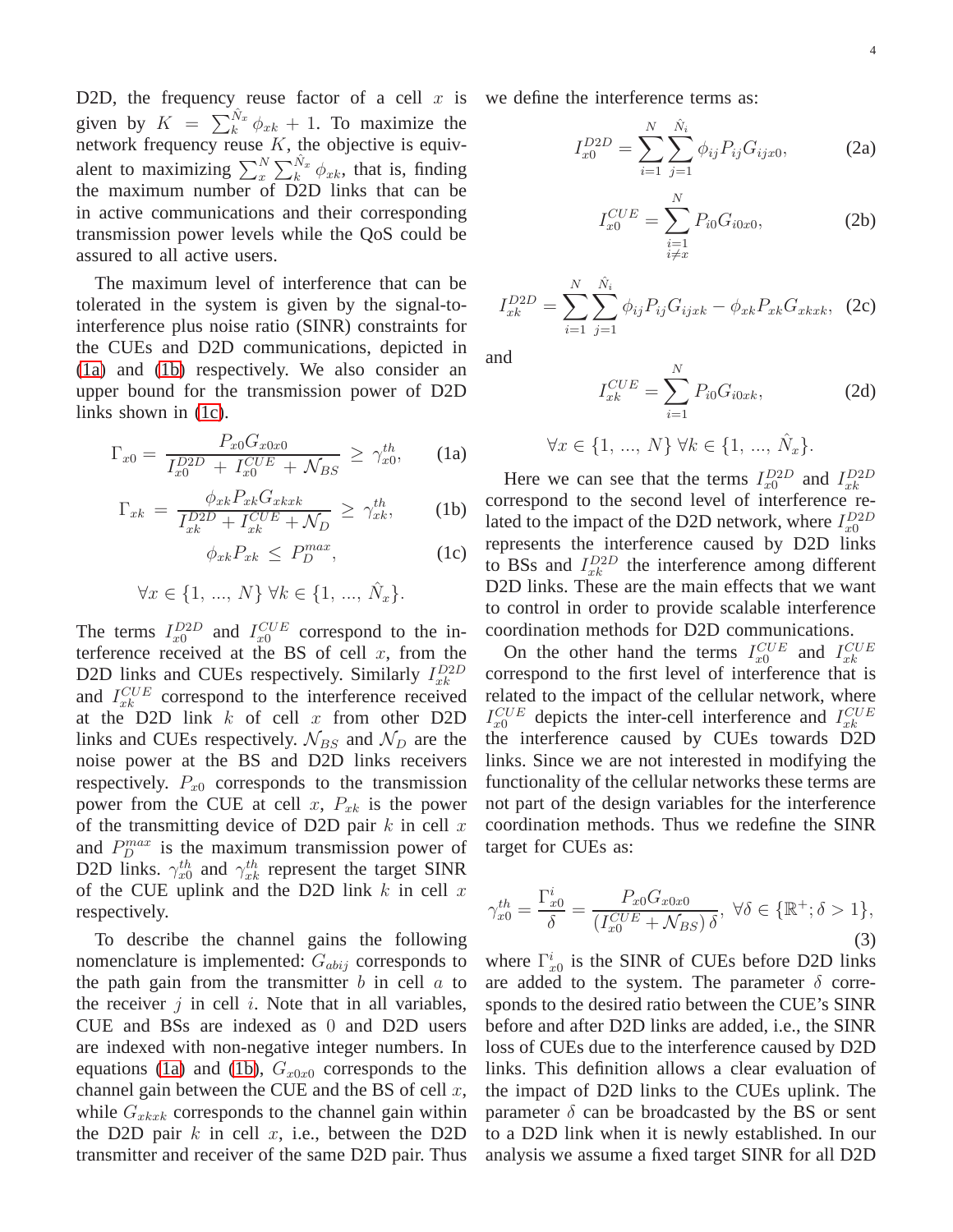links defined as  $\gamma_D$  in order to implement fairness in the admission control of D2D links.

# <span id="page-4-0"></span>III. STATISTICAL INTERFERENCE MODEL

To develop the interference coordination methods we assume different levels of CSI to be available. For the low complexity solutions, we need to establish statistical models for the interference and channel gains in order to account for the unavailable CSI.

## <span id="page-4-4"></span>*A. Interference Model*

Consider a victim receiver  $v$  surrounded by  $N$ devices, we define the aggregated interference received at  $v$  as:

$$
I_v \ = \ \sum_{i=1}^{\tilde{N}} P_{tx_{vi}} G_{vi}, \tag{4}
$$

where  $P_{tx_{ni}}$  is the transmission power of an interfering device  $i$  and  $G_{vi}$  is the channel gain between  $v$ and i. To find a statistical model for the interference we assume that the interfering devices are randomly distributed within a given area  $A$ , as shown in Fig. [1.](#page-4-1) Thus the channel gains can be represented as a random variable  $G_{vi}$ . We also assume that the interfering devices have the same transmission power  $P_{tx_{vi}} = P_{tx} \leq P_{max}$ , where  $P_{max}$  is the maximum transmission power allowed for the devices. $<sup>1</sup>$  $<sup>1</sup>$  $<sup>1</sup>$  Thus</sup> we can define an expected value for the aggregated interference within A as:

$$
\mathbb{E}[I_v] = \tilde{N}_A A P_{tx} \mathbb{E}[G_{vi}], \tag{5}
$$

where  $\tilde{N}_A$  is the density of interfering devices per unit area.

In order to obtain reasonable values for  $\tilde{N}_A$ the area A needs to be finite, which means that in practical applications there will be interfering devices outside of  $A$ , as shown in Fig [1.](#page-4-1) We define  $A = \pi (d_w)^2$  as a circular interference area around v where  $d_w$  is the maximum distance between v and an interfering device. Notice that the interference caused by the devices outside of  $A$  is negligible compared to the one caused by the users inside due to the path loss attenuation.

<span id="page-4-1"></span>

Fig. 1: Interference Model.

To determine the value of  $d_w$  we assume that if the received power from an interfering device is lower than a threshold, then its effect can be neglected. Notice that the received power of the interfering devices depends also on their transmission power and this is meant to be used as a design variable in the later analysis. Thus we calculate  $d_w$ considering the maximum transmission power that is allowed  $P_{max}$  so that the interference area A is obtained for the worst interference scenario. Then we consider an interferer  $w$  that is located at the edge of the interference area and we define  $d_w$  as:

<span id="page-4-6"></span>
$$
P_{max} \mathbb{E}[G_{vw}] \leq \mathcal{N}_v,
$$
  

$$
d_{vw} \geq \left(\frac{P_{max} c_v \mathbb{E}[|h_{vw}|^2]}{\mathcal{N}_v}\right)^{1/\alpha_v} = d_w,
$$
 (6)

where  $\mathcal{N}_v$  is the noise power at the victim receiver and  $d_{vw}$  is the distance between devices v and w. We define the channel gain between  $v$  and  $w$  as:

<span id="page-4-3"></span>
$$
G_{vw} = c_v d_{vw}^{-\alpha_v} |h_{vw}|^2, \tag{7}
$$

where  $c_v$  refers to a propagation constant and  $\alpha_v$  is the path loss exponent. The effects of fast fading are represented by  $|h_{vw}|^2$ .

# <span id="page-4-5"></span>*B. Channel Gain Model*

If CSI is not available we can model the channel gain between two devices  $v$  and  $i$  as a random variable  $G_{vi}$ , defined in [\(7\)](#page-4-3), where  $d_{vi}$  and  $h_{vi}$ are independent random variables. Thus we can

<span id="page-4-2"></span><sup>&</sup>lt;sup>1</sup>Note that this assumption is only made for the estimation of the aggregated interference. In the proposed interference coordination methods power control is implemented.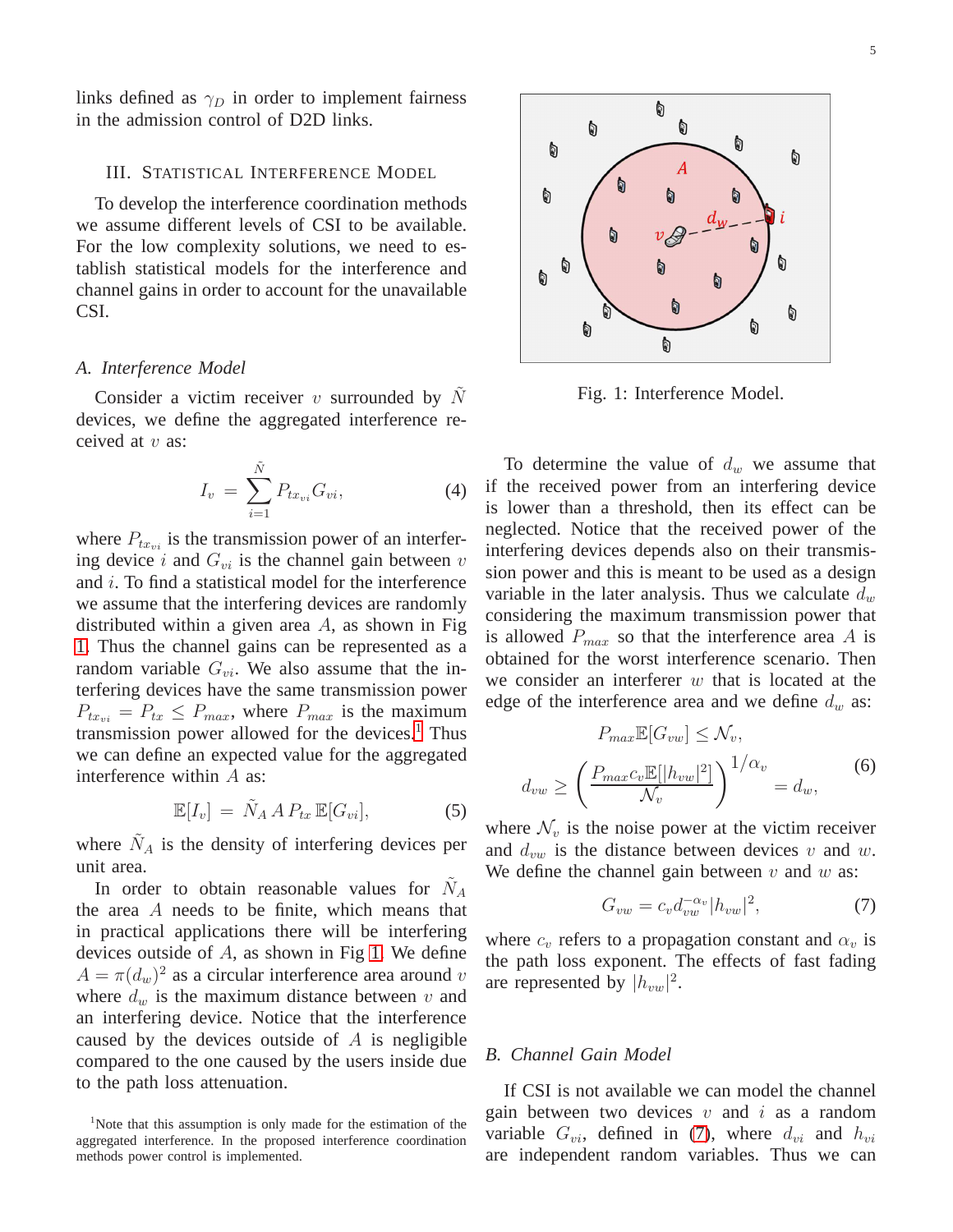calculate the expected value of  $G_{vi}$  as:

<span id="page-5-1"></span>
$$
\mathbb{E}[G_{vi}] = c_v \mathbb{E}[d_{vi}^{-\alpha_v}]\mathbb{E}[|h_{vi}|^2]. \tag{8}
$$

Notice that in our analysis we want to establish statistical models of the channel gains. So consider the channel to be invariant during the period of interest, thus we assume  $\mathbb{E}[|h_{vi}|^2] = 1$ .

We also assume device  $v$  to be located at a fixed point and device  $i$  to be positioned randomly following a circular distribution around  $v$ . Thus the probability density function of  $d_{vi}$  is given by a triangular distribution depicted as:

<span id="page-5-2"></span>
$$
f_{d_{vi}}(x) = \begin{cases} \frac{2x}{(d_{max})^2} & \text{if } d_{min} \le x \le d_{max}, \\ 0 & \text{otherwise.} \end{cases}
$$
(9)

Combining [\(8\)](#page-5-1) and [\(9\)](#page-5-2) we have that  $\forall \alpha_v \in$  $\{\mathbb{R}^+;\alpha_v>2\}.$ 

$$
\mathbb{E}[G_{vi}] = c_v \int_{d_{min}}^{d_{max}} x^{-\alpha_v} f_{d_{vi}}(x) dx
$$
  
=  $c_v \int_{d_{min}}^{d_{max}} \frac{2x^{(1-\alpha_v)}}{(d_{max})^2} dx$  (10)  
=  $\frac{2c_v (d_{min}^{-(\alpha_v-2)} - d_{max}^{-(\alpha_v-2)})}{(d_{max})^2 (\alpha_v-2)}$ .

This result is applied to model all channel gains considered in this investigation. Note also that for practical applications the probability density function of  $d_{vi}$  can be changed to match real user distributions.

# IV. BLIND ADMISSION CONTROL

<span id="page-5-0"></span>In practical applications obtaining CSI is not always possible because of high signaling overhead. Particularly if we consider the case of D2D communications, having CSI from every D2D link in the system would considerably increase the signaling overhead. Thus we present the BAC method where no CSI is necessary. Admission control here refers to letting a pair of devices in proximity communicate in the D2D mode.

In the BAC method each BS independently estimates an upper bound for the number of D2D links that can be active in its cell based on average constraints for the QoS of CUEs and D2D links. Then the active D2D links are selected randomly from the available ones within the cell. The transmission power of D2D links is obtained by applying the channel inversion power control algorithm which allows for a fixed received power at the receiving device. Thus the transmission power of a given D2D link  $k$  in a cell  $x$  is depicted as:

<span id="page-5-3"></span>
$$
P_{xk} = \frac{P_{r_D}}{G_{xkxk}} \le P_D^{max}, \quad \forall x \in \{1, ..., N\} \quad (11)
$$

where  $P_{r_D}$  is the received power for all D2D links which is calculated and broadcasted by the BS. Notice that the channel gain between devices of the same pair  $G_{xkxk}$  is known to them but unknown to the BS.

To obtain an upper bound for the number of D2D links first we assume  $\phi_{x_k} = 1 \forall x, k$  and calculate the expected value of interference constrains [\(1a\)](#page-3-0) and [\(1b\)](#page-3-1) combined with [\(3\)](#page-3-3) and [\(11\)](#page-5-3). As a result we have:

<span id="page-5-6"></span>
$$
\frac{P_{x0}G_{x0x0}}{\mathbb{E}[I_{x0}^{D2D}] + \mathbb{E}[I_{x0}^{CUE}] + \mathcal{N}_{BS}} \ge \frac{\Gamma_{x0}^i}{\delta}, \qquad (12a)
$$

<span id="page-5-7"></span>
$$
\frac{P_{r_D}}{\mathbb{E}[I_{xk}^{D2D}] + \mathbb{E}[I_{xk}^{CUE}] + \mathcal{N}_D} \ge \gamma_D,
$$
\n
$$
\forall x \in \{1, ..., N\} \forall k \in \{1, ..., \hat{N}_x\}.
$$
\n(12b)

Since no CSI is available we consider the channel gains to be random variables, then by applying the interference model described in section [III-A](#page-4-4) we can define the interference terms that depend on D2D links as:

<span id="page-5-5"></span>
$$
\mathbb{E}[I_{x0}^{D2D}] = \tilde{N}_A A_C P_{r_D} \frac{\mathbb{E}[G_{D2D-BS}]}{\mathbb{E}[G_{D2D}]},\qquad(13)
$$

<span id="page-5-4"></span>
$$
\mathbb{E}[I_{xk}^{D2D}] = \left(\tilde{N}_A A_D - 1\right) P_{r_D} \frac{\mathbb{E}[G_{D2D-1}]}{\mathbb{E}[G_{D2D}]},
$$
\n
$$
\forall x \in \{1, ..., N\} \forall k \in \{1, ..., \hat{N}_x\}.
$$
\n(14)

The term  $G_{D2D}$  is a random variable that represents the channel gain between two devices of the same D2D pair. Similarly  $G_{D2D-BS}$  describes the channel gain between D2D transmitters and the BS.  $G_{D2D-I}$  represents the channel gain between D2D transmitters and a given D2D receiver from different D2D pairs.  $A_D$  and  $A_C$  are the interference areas for D2D links and CUEs constraints respectively.  $\tilde{N}_A$ represents the density of active D2D links per unit area. Note that in [\(14\)](#page-5-4) the number of D2D links is subtracted by one because there needs to be more than one D2D link in  $A_D$  to cause interference.

Applying [\(13\)](#page-5-5) and [\(14\)](#page-5-4) to [\(12a\)](#page-5-6) and [\(12b\)](#page-5-7) allows us to obtain two statistical upper bounds of the density of D2D links per unit area that can be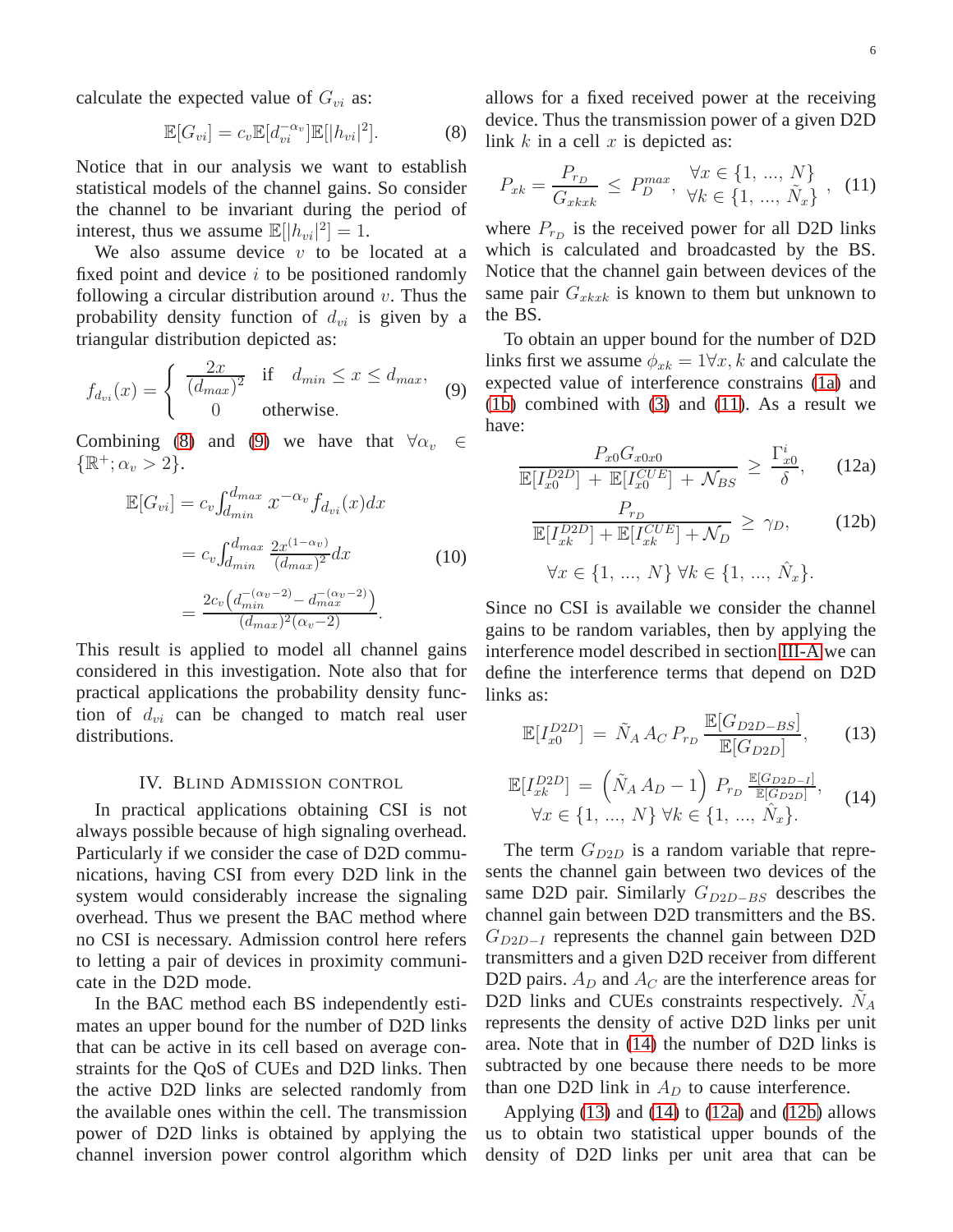<span id="page-6-0"></span>

Fig. 2: Max. density of D2D links vs received power  $P_{r_D}$  for  $\delta = 3[dB]$ ,  $\gamma_D = 10[dB]$ . In a circular area of radius  $R = 400$  [m] and with  $d_{D2D}$  between 10 [m] and 50 [m].

accepted in the system. One is obtained from the CUE constraint  $\tilde{N}_C^{UB}$  and another from the D2D constraint  $\tilde{N}_D^{UB}$ , depicted as:

$$
\tilde{N}_A \le \frac{\mathbb{E}[G_{D2D}]I_C}{P_{r_D}A_C \mathbb{E}[G_{D2D-BS}]} = \tilde{N}_C^{UB},\qquad(15a)
$$

$$
\tilde{N}_A \le \left(\frac{\mathbb{E}[G_{D2D}]}{\mathbb{E}[G_{D2D-I}]\gamma_D} + 1 - \frac{\mathbb{E}[G_{D2D}]I_D}{P_{r_D}\mathbb{E}[G_{D2D-I}]}\right)\frac{1}{A_D} = \tilde{N}_D^{UB}
$$
\n(15b)

where

<span id="page-6-1"></span>
$$
I_C = (\delta - 1) \left( \mathbb{E}[I_{x0}^{CUE}] + \mathcal{N}_{BS} \right), \tag{15c}
$$

<span id="page-6-2"></span> $I_D = \left(\mathbb{E}[I_{xk}^{CUE}] + \mathcal{N}_D\right)$  $(15d)$ 

$$
\forall x \in \{1, ..., N\} \,\forall k \in \{1, ..., \hat{N}_x\}.
$$

These upper bounds depend on the received power of D2D links  $P_{r_D}$ , Fig [2](#page-6-0) depicts a numerical example of  $\tilde{N}_C^{UB}A$  and  $\tilde{N}_C^{UB}A$  as the upper bounds for the number of D2D links in a circular area A of radius R. The term  $d_{D2D}$  is a random variable that represents the distance between the transmitter and receiver of a given D2D pair.  $\tilde{N}_{C_{\infty}}^{UB}$  is monotonically decreasing with respect to  $P_{r_D}$ .  $\tilde{N}_D^{UB}$  increases until it reaches a saturation point, which means that after certain value of  $P_{rD}$ , the density of D2D links per unit area cannot be increased for a D2D target SINR  $\gamma_D$ .

The overall upper bound for the density of D2D

links is given by the minimum between  $\tilde{N}_C^{UB}$  and  $\tilde{N}_{D}^{UB}$  in order to satisfy both QoS constraints [\(12a\)](#page-5-6) and [\(12b\)](#page-5-7). Thus it is possible to find  $\hat{P}_{r_D}$  where  $\tilde{N}^{UB} = \tilde{N}_{C}^{UB} = \tilde{N}_{D}^{UB}$  so that the density of D2D links is maximized. Solving for  $\ddot{N}^{UB}$ , the upper bound for the density of D2D links per unit area is:

<span id="page-6-3"></span>
$$
\tilde{N}^{UB} = \frac{I_C \left( \frac{\mathbb{E}[G_{D2D}]}{\gamma_D} + \mathbb{E}[G_{D2D-I}] \right)}{A_D \mathbb{E}[G_{D2D-I}] I_C + A_C \mathbb{E}[G_{D2D-BS}] I_D}
$$
(16)

where

$$
\hat{P}_{r_D} = \frac{\mathbb{E}[G_{D2D}](A_D \mathbb{E}[G_{D2D-I}]I_C + A_C \mathbb{E}[G_{D2D-BS}]I_D)}{A_C \mathbb{E}[G_{D2D-BS}]\left(\frac{\mathbb{E}[G_{D2D}]}{\gamma_D} + \mathbb{E}[G_{D2D-I}]\right)}.
$$
\n
$$
\forall x \in \{1, ..., N\} \forall k \in \{1, ..., \hat{N}_x\}.
$$
\n(17)

It is worth mentioning that as shown in [\(15c\)](#page-6-1) and [\(15d\)](#page-6-2),  $I_C$  and  $I_D$  depend on  $\mathbb{E}[I_{x0}^{CUE}]$  and  $\mathbb{E}[I_{xk}^{CUE}]$ respectively. These terms can be calculated by applying the interference model described in section [III-A.](#page-4-4) In this case the density of users per unit area is known and corresponds to  $1/A_{cl}$ , where  $A_{cl}$  is the area of the cell, given that there is only one CUE per cell.

 $\overline{D}^{UB}$ , density of D2D links per unit area that can be From equation [\(16\)](#page-6-3) we can see that the expected values of the channel gains determine the maximum allowed in the system. By implementing the model found in section [III-B](#page-4-5) we define these terms as:

$$
\mathbb{E}[G_{D2D}] = \frac{2c_d \left(d_{D2D_{min}}^{-(\alpha_d - 2)} - d_{D2D_{max}}^{-(\alpha_d - 2)}\right)}{(d_{D2D_{max}})^2 (\alpha_d - 2)},
$$
 (18a)

$$
\mathbb{E}[G_{D2D-BS}] = \frac{2c_0 \left(d_{D2D-BS_{min}}^{-(\alpha_0-2)} - d_{D2D-BS_{max}}^{-(\alpha_0-2)}\right)}{(d_{D2D-BS_{max}})^2 (\alpha_0-2)},
$$
\n
$$
\mathbb{E}[G_{D2D-I}] = \frac{2c_d \left(d_{D2D-Im_{in}}^{-(\alpha_d-2)} - d_{D2D-Im_{in}}^{-(\alpha_d-2)}\right)}{(d_{D2D-Im_{in}})^2 (\alpha_d-2)},
$$
\n(18c)

where the distance between the D2D transmitter and receiver of the same pair is a random variable within  $[d_{D2D_{min}}, d_{D2D_{max}}]$ . The distance between the D2D links and the BS is randomly distributed in the interval  $[d_{D2D-BS_{min}}, d_{D2D-BS_{max}}]$ . The distance between D2D transmitters and receivers of different D2D pairs is randomly distributed within  $[d_{D2D-I_{min}}, d_{D2D-I_{max}}]$ . The term  $\alpha_0$  corresponds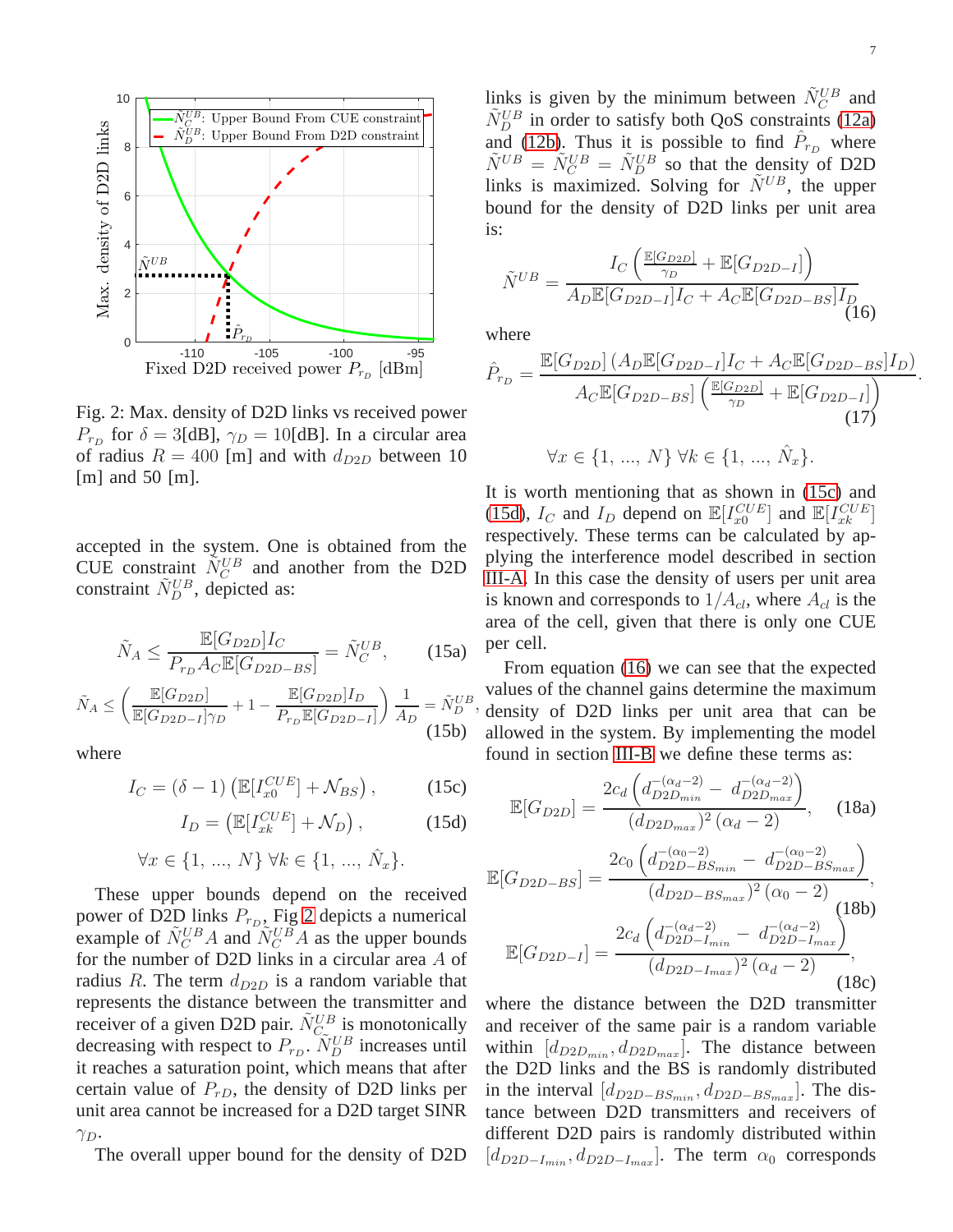to the path loss exponent for the channel between devices and the BS, whereas  $\alpha_d$  corresponds to the path loss exponent for the channel between devices. The term  $c_0$  refers to a propagation constant for the channel between devices and the BS, and  $c_d$  corresponds to a propagation constant for the channel between devices.

Notice that the maximum limit for the distribution of the distances  $d_{D2D-BS_{max}}$  and  $d_{D2D-I_{max}}$  are given by the definition of the interference area (see section [III-A,](#page-4-4) eq: [6\)](#page-4-6). In practical applications more sophisticated spatial distributions of users can be obtained in order to have more accurate values for the expectations of the channel gains.

At this point we are able to estimate the maximum number of D2D links that can be allowed in the system without considering CSI. In order to implement this result each BS estimates independently the number of D2D links that can be active in its cells as:

$$
\tilde{N}_x = \min\{ \lfloor \tilde{N}^{UB} A_{cl_x} \rfloor, \ \hat{N}_x \}, \forall x \in \{1, \ ..., \ N\}.
$$
\n(19)

The term  $A_{cl_x}$  is the area of cell x and  $\hat{N}_x$ is the number of available D2D links in the cell. Once the BS calculates the number of active D2D links  $\tilde{N}_x$ , it simply selects them randomly from the available ones and broadcasts the received power parameter  $\hat{P}_{r_D}$  for the power control of D2D links, which can be done in the admission control of D2D communications.

## <span id="page-7-0"></span>V. DISTRIBUTED ADMISSION CONTROL

In the implementation of D2D communications there is a certain amount of CSI that is already available in the system. Thus we present the distributed admission control (DAC) method that makes use of the available information to better coordinate the interference between D2D links and CUEs.

The DAC method is based on a distributed algorithm where the D2D pairs decide independently their active status and their transmission power by adding a limited amount of semi-static signaling overhead. The main idea is that every D2D pair decides their own active status and transmission power based on general information parameters that are broadcasted by the BSs, e.g, number of active D2D links in the cells, path loss towards the BS, area of the cells, etc. In contrast with the BAC method where the admission control is done at random, this solution is able to adapt the admission and transmission power of each D2D link to better coordinate the interference.

In order to implement this method we use the same constraints defined in previous sections to derive an upper and lower bound for the transmission power of D2D links based on the QoS of CUEs and D2D links. Then each D2D link decides its active status depending on the feasibility of its transmission power constraints, i.e., being able to assure QoS for itself while maintaining the aggregated interference to the CUEs below a threshold.

To calculate the constraints for the transmission power of D2D links, we need a statistical estimation of the interference scenario given that CSI is limited. Thus we make use of the interference model found in section [III-A](#page-4-4) which can be applied at the D2D pairs if the BSs broadcast the numbers of active D2D links in their cells.

In D2D communications underlay cellular networks the BS plays a role in the discovery procedure, hence we can assume that the active status of each D2D pair can be known to its serving BS. Thus the BS would have information about the number of active D2D links in their respective cells.

To illustrate the implementation of the DAC method, let us assume a D2D pair  $k$  in a cell  $x$ , denoted by  $D2D_{x_k}$ , that needs to decide its active status. Since each D2D link makes an independent decision with limited CSI,  $D2D_{x^k}$  assumes the same transmission power for all D2D links  $P_{ij} = P_{D_{xk}}, \ \forall i \in \{1, ..., N\}, \forall j \in \{1, ..., \hat{N}_i\}.^2$  $P_{ij} = P_{D_{xk}}, \ \forall i \in \{1, ..., N\}, \forall j \in \{1, ..., \hat{N}_i\}.^2$ 

Initially we define an upper and lower bound for the transmission power of a D2D pair as  $P_{D_{xk}}^{UB}$  and  $P_{D_{xk}}^{LB}$  respectively. Then we compare the two sets  $[-\infty, P_{D_{xk}}^{UB}]$  and  $[P_{D_{xk}}^{LB}, \infty]$ . If their intersection is a non-empty set,  $D2D_{x^k}$  is active  $\phi_{x^k} = 1$ , otherwise  $\phi_{xk} = 0$ . This rule allows  $D2D_{xk}$  to evaluate the feasibility of its link given that the upper bound limits the interference to the CUE uplink and the lower bound assures the QoS of  $D2D_{x^k}$  link. Notice that our objective is to maximize the number of active D2D links while assuring QoS to all users, thus  $D2D_{x^k}$  should only be in active mode if the two power sets intersect.

<span id="page-7-1"></span><sup>&</sup>lt;sup>2</sup>Note that this assumption is only made to estimate the interference that each D2D link would received from other D2D links. However, in the implementation of the DAC method the transmission power of each D2D pair is different and decided in a distributed manner (see [\(27\)](#page-9-0) and [\(28b\)](#page-9-1)).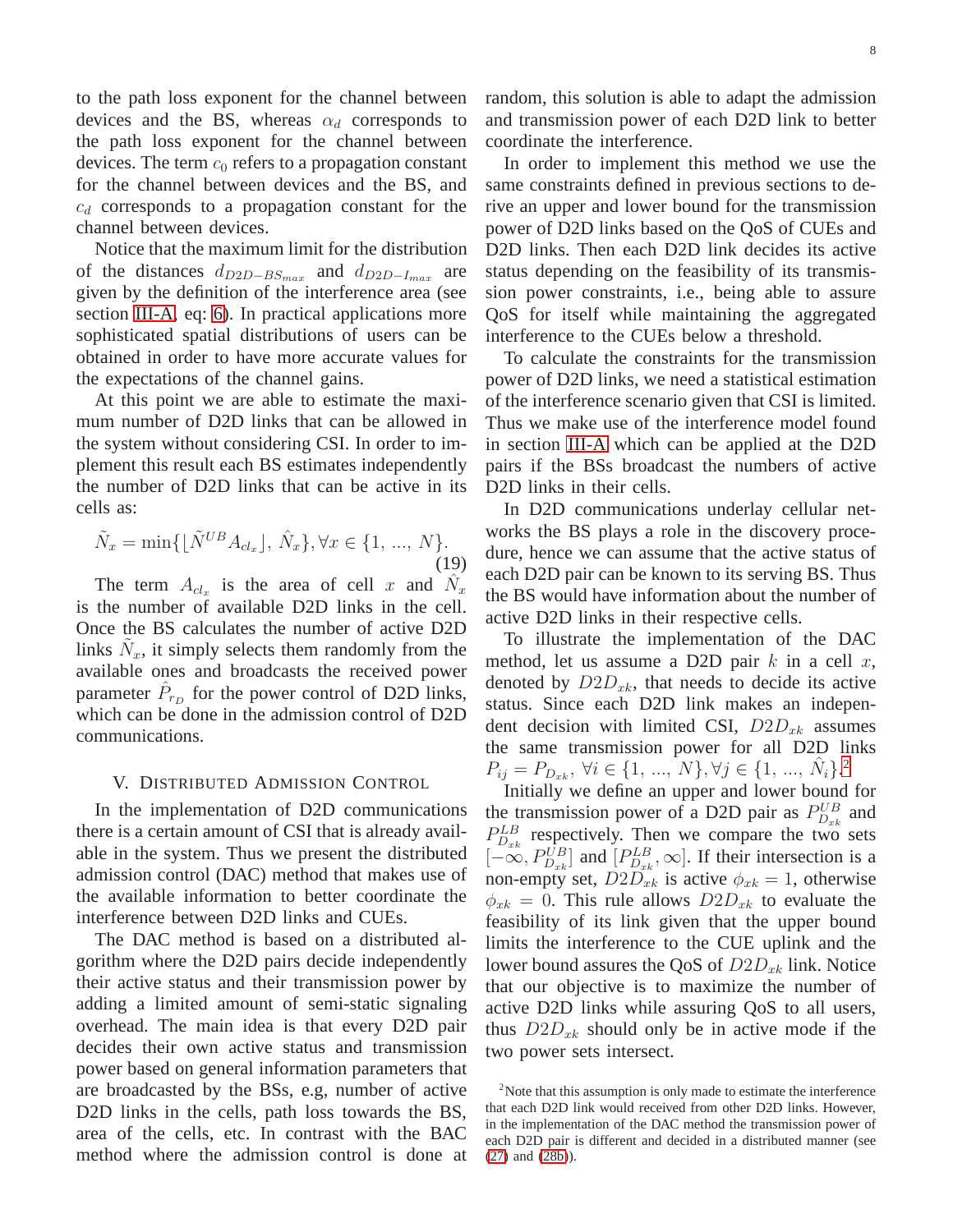To obtain the upper bound first we redefine the term  $I_{x0}^{D2D}$ , found in [\(2a\)](#page-3-4), as:

$$
I_{x0}^{D2D} = \phi_{xk} P_{xk} G_{xkx0} + \hat{I}_{x0}^{D2D} = \phi_{xk} P_{D_{xk}} G_{xkx0} + \hat{I}_{x0}^{D2D}
$$
\n(20)

where  $\hat{I}_{x0}^{D2D}$  corresponds to the aggregated interference caused by active D2D links to the BS of cell  $x$  $(BS_x)$ . Since  $D2D_{x_k}$  does not have CSI to calculate  $\hat{I}_{x0}^{D2D}$ , we consider it to be a random variable. Thus we can calculate its expected value by applying the model found on section [III-A.](#page-4-4) As a result we have:

<span id="page-8-0"></span>
$$
\mathbb{E}[\hat{I}_{x0}^{D2D}] = \frac{\tilde{N}_x}{A_{cl_x}} A_{x0} P_{D_{xk}} \mathbb{E}[G_{D2D-BS}], \quad (21)
$$

where  $A_{x0}$  is the interference area and  $A_{cl_x}$  is the area of cell x. The term  $\mathbb{E}[G_{D2D-BS}]$  is the expected value of the channel gain between active D2D links and BS.

Finally we obtain a statistical upper bound for the transmission power of D2D links  $P_{D_{xk}}^{UB}$  by combining the expected value of  $(1a)$  and  $(1c)$  with  $(21)$ , thus  $P_{D_{xk}}^{UB}$  is defined as:

<span id="page-8-1"></span>
$$
P_{D_{xk}}^{UB} = \min \left\{ \frac{\hat{I}_{x0}^{th}}{G_{x k x 0} + \frac{\tilde{N}_x}{A_{c l_x}} A_{x0} \mathbb{E}[G_{D2D - BS}]} , P_D^{max} \right\}
$$
(22a)

$$
\hat{I}_{x0}^{th} = \left(I_{x0}^{th} - \mathbb{E}[I_{x0}^{CUE}] - \mathcal{N}_{BS}\right),\tag{22b}
$$

$$
\forall x \in \{1, ..., N\} \; \forall k \in \{1, ..., \hat{N}_x\}.
$$

where  $G_{x k x 0}$  corresponds to the channel gain between  $D2D_{x^k}$  and  $BS_x$ , which can be obtained by monitoring the downlink reference signals. The term  $I_{x0}^{CUE}$  is considered to be a random variable and can be estimated by applying the interference model of section [III-A.](#page-4-4)

The parameter  $\hat{I}_{x0}^{th}$  is the amount of interference that the D2D links can cause to the  $BS_x$  so that the QoS of the CUE can be assured. The term  $I_{x0}^{th}$  is given by the definition of the CUE QoS based on the SINR loss, thus we have:

$$
I_{x0}^{th} = \frac{P_{x0} G_{x0x0}}{\gamma_{x0}^{th}} = \frac{\delta P_{x0} G_{x0x0}}{\Gamma_{x0}^{i}}, \ \forall x \in \{1, ..., N\},\tag{23}
$$

however this information is not available at the D2D links in normal conditions, thus we assume it is broadcasted by  $BS_x$ .

Note that  $P_{D_{x,k}}^{UB}$  can be easily implemented in LTE-A systems as the existing power control for D2D communications in LTE-A ensures the inter-

<span id="page-8-2"></span>

,

Fig. 3: Information obtained from three closest sectors of pair  $D2D_{x^k}$ .

ference from D2D communications to the serving BSs to be at fixed tolerable levels, which are configured by the BSs [\[23\]](#page-15-8). The BSs can configure the parameters in the power control formula so that the power control value is the one in [\(22a\)](#page-8-1) to serve as the upper bound.

term  $I_{xk}^{D2D}$  represents the interference from active To obtain the lower bound for the transmission power we consider the constraint [\(1b\)](#page-3-1), where the D2D links to  $D2D_{x_k}$ . Similarly to the previous analysis we can estimate this term as:

<span id="page-8-3"></span>
$$
\mathbb{E}[I_{xk}^{D2D}] = \frac{\tilde{N}_{xd}}{A_{dk}} A_{xk} P_{D_{xk}} \mathbb{E}[G_{D2D-I}].
$$
 (24)

Here the parameter  $A_{x_k}$  is the interference area and  $\mathbb{E}[G_{D2D-I}]$  is the expected value of the channel gain between an interfering D2D link (within  $A_{xk}$ ) and  $D2D_{x_k}$ . To estimate the number of active D2D links per unit area in the surroundings of  $D2D_{x^k}$  we assume that the cells can be divided into three sectors, which is highly common in practical applications. Thus  $BS_x$  can know the number of active D2D links in each sector and this could be broadcasted to the users.  $\tilde{N}_{xd}$  represents the sum of active D2D links in the three sectors that are closer to  $D2D_{x^k}$  and  $A_{dk}$ is the area enclosed by such sectors, as illustrated in Fig. [3,](#page-8-2) a simple way of estimating  $\tilde{N}_{xd}$  and  $A_{dk}$ is:

$$
\tilde{N}_{xd} = \tilde{N}_{xc} + \tilde{N}_{ya} + \tilde{N}_{zb},
$$
\n(25)

$$
A_{dk} = A_{xc} + A_{ya} + A_{zb}.
$$
 (26)

More advanced estimators can be used to obtain more accurate results.

By calculating the expected value of [\(1b\)](#page-3-1) and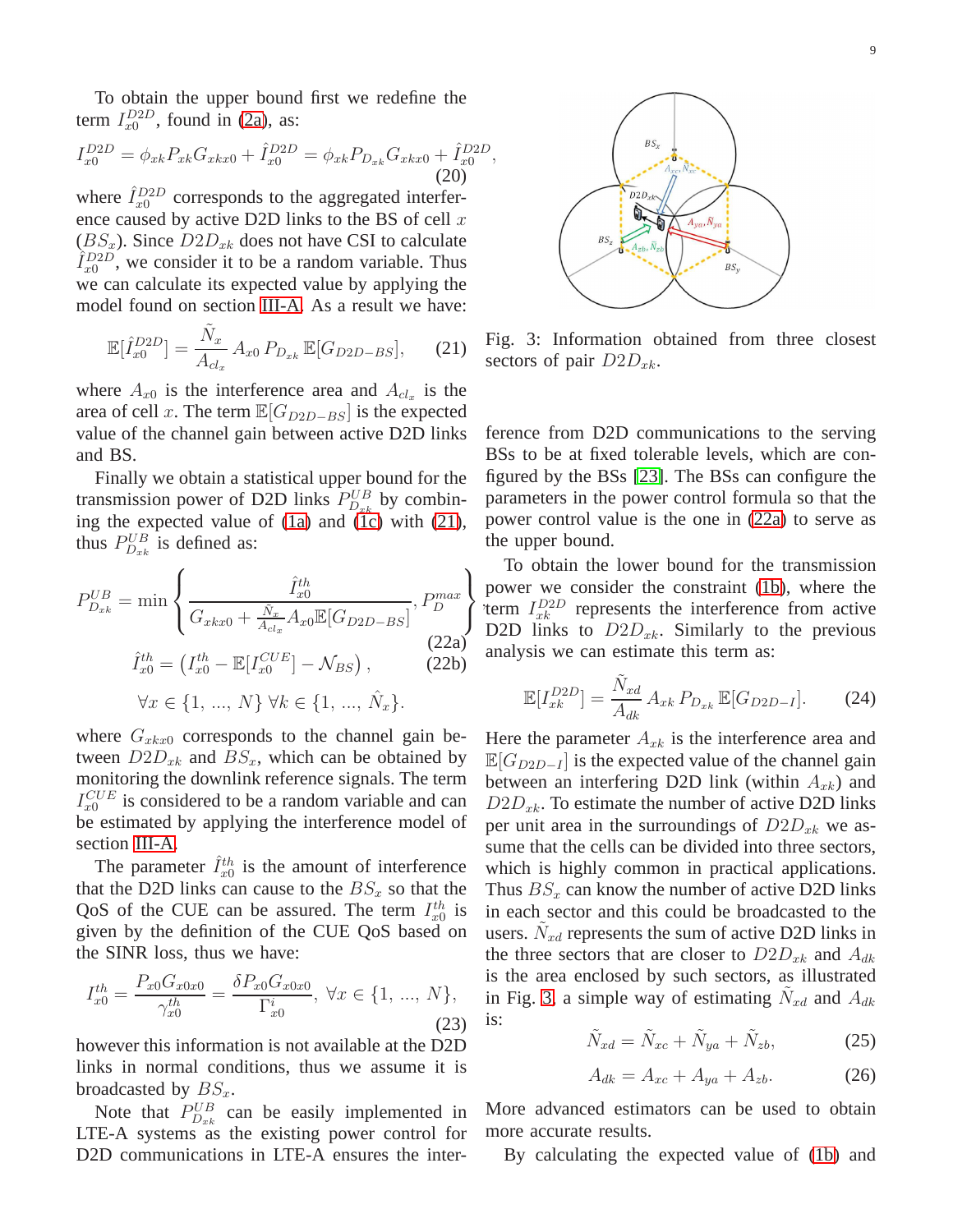combining it with [\(24\)](#page-8-3) we can obtain an statistical lower bound for the transmission power of D2D links as:

<span id="page-9-0"></span>
$$
P_{D_{xk}}^{LB} = \frac{\left(\mathbb{E}[I_{xk}^{CUE}] + \mathcal{N}_D\right)\gamma_D}{G_{xkxk} - \left(\gamma_D \frac{\tilde{N}_{xd}}{A_{dk}} A_{xk} \mathbb{E}[G_{D2D-I}]\right)},\tag{27}
$$

$$
\forall x \in \{1, ..., N\}, \forall k \in \{1, ..., \hat{N}_x\}.
$$

The term  $G_{xkxk}$  corresponds to the channel gain between the transmitter and receiver of  $D2D_{xk}$ which is obtained from the discovery procedure. The parameter  $I_{xk}^{CUE}$  corresponds to the interference caused by CUEs towards  $D2D_{x^k}$  and can be estimated by applying the interference model of section [III-A.](#page-4-4)

Finally the decision of  $D2D_{x^k}$  to be active is given by:

$$
\phi_{xk} = \begin{cases}\n1 \text{ if } P_{D_{xk}}^{LB} \le P_{D_{xk}}^{UB} \\
0 \text{ if } P_{D_{xk}}^{LB} > P_{D_{xk}}^{UB}\n\end{cases},\n\quad (28a)
$$
\n
$$
P_{xk} = \phi_{xk} P_{D_{xk}}^{LB},
$$
\n
$$
\forall x \in \{1, ..., N\}, \forall k \in \{1, ..., \hat{N}_x\}.
$$
\n(28b)

<span id="page-9-1"></span>Notice that if 
$$
D2D_{x^k}
$$
 is in active mode, the trans-  
mission power is set as lower bound. This is done  
because the lower bound is calculated by consid-  
ering the estimation of the interference between  
different D2D links. Thus increasing the transmis-  
sion power above this level would result in higher  
interference between D2D links limiting the density  
of active D2D pairs. As a result we select the active  
transmission power as the lower bound to minimize  
the interference and maximize the density of D2D  
links.

In this solution the BS needs to broadcast a limited number of parameters that are common to all D2D links, thus the amount of signaling overhead introduced is significantly lower compared to a solution where CSI needs to be exchanged between the BS and each D2D link. In Appendix [A](#page-14-13) we give a detailed summary of the parameters that need to be calculated by the BS and D2D links to apply the algorithm.

To illustrate the main concept of the DAC method Fig. [4](#page-9-2) depicts the roles of a D2D pair and its serving BS. The BS keeps track of the number of active D2D links, calculates the amount of interference that the CUE uplink can tolerate (defined as  $\hat{I}_{x0}^{th}$ ) and other necessary parameters so that the D2D links

<span id="page-9-2"></span>

Fig. 4: Implementation of the DAC method

<span id="page-9-3"></span>

<span id="page-9-4"></span>Fig. 5: Flow chart of DAC method implementation.

can calculate their transmission power constraints. At the same time the D2D pairs receive the parameters, calculate their transmission power constraints and notify the BS after their active status is decided.

Fig. [5a](#page-9-3) presents a flow chart of the specific steps of the DAC algorithm at  $D2D_{x_k}$ . First all necessary information is collected from the BS, then  $D2D_{xk}$ calculates the necessary parameters to estimate the interference conditions and the transmission power constraints. Finally  $D2D_{x^k}$  decides its active status and notifies the BS of its decision. Similarly Fig. [5b](#page-9-4) depicts the necessary steps taken by  $BS_x$  to support the DAC method. First  $BS_x$  collects the active status of D2D links and calculates the number of active D2D links in the cell and in each sector. Then  $BS_x$ calculates  $\hat{I}^{th}_{x0}$  for the QoS of CUE and  $\mathbb{E}[P_{tx_{CUE}}]$  for the expectation of the interference caused by CUEs (see Appendix [A\)](#page-14-13), finally it broadcasts all necessary parameters or sends them in D2D discovery messages.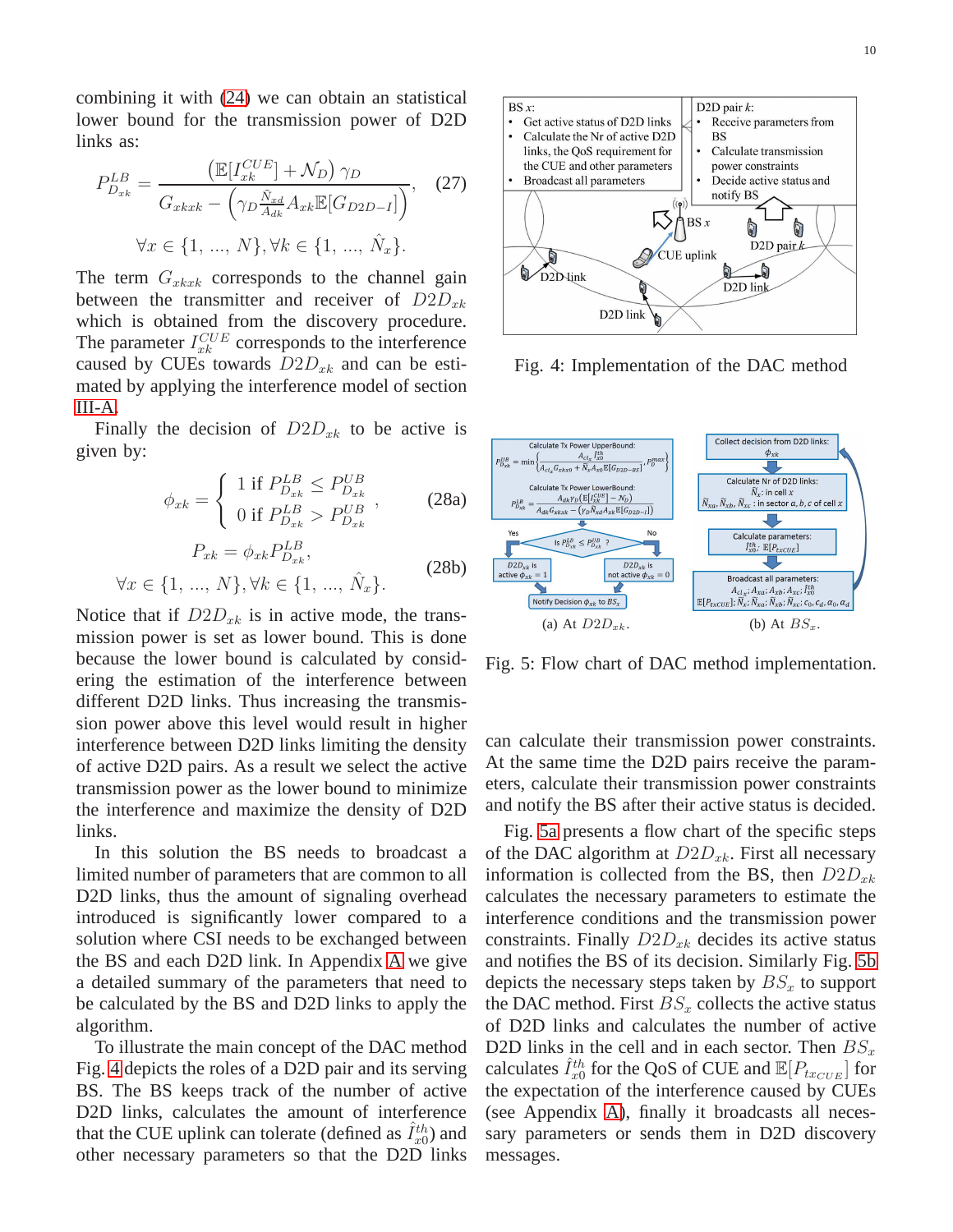#### <span id="page-10-0"></span>VI. OPTIMAL ADMISSION CONTROL

In this section, we present the optimal admission control assuming complete CSI is available. This serves as the performance benchmark and it is based on the same approach found in [\[19\]](#page-15-4). The goal is to maximize the frequency reuse, i.e., the number of active D2D links in the system while providing QoS to CUEs and D2D links. So a mixed integer programming (MIP) optimization problem is formulated as follows:

<span id="page-10-2"></span>
$$
\max_{\begin{pmatrix} \phi_{ij} \in \{0,1\} \\ P_{ij} \in \mathbb{R}^+ \end{pmatrix}} \left\{ \sum_{i=1}^N \sum_{j=1}^{\hat{N}_i} \phi_{ij} \right\},
$$
 (29)

Subject to:

<span id="page-10-5"></span><span id="page-10-3"></span>
$$
\Gamma_{x0} = \frac{P_{x0} G_{x0x0}}{I_{x0}^{D2D} + I_{x0}^{CUE} + \mathcal{N}_{BS}} \ge \gamma_{x0}^{th}, \quad (30a)
$$

<span id="page-10-6"></span>
$$
\Gamma_{xk} = \frac{\phi_{xk} P_{xk} G_{xkxk} + (1 - \phi_{xk}) M_{xk}}{I_{xk}^{D2D} + I_{xk}^{CUE} + \mathcal{N}_D} \ge \gamma_{xk}^{th},
$$
\n(30b)

<span id="page-10-4"></span>
$$
\phi_{xk} P_{xk} \le P_D^{max}, \tag{30c}
$$

$$
\forall x \in \{1, ..., N\} \,\forall k \in \{1, ..., \hat{N}_x\}.
$$

 $M_{xk}$  is a set parameter defined in such a way that when a D2D link is inactive  $\phi_{xk} = 0$ , its SINR constraint is always satisfied. By doing this we avoid the issue of having an unfeasible optimization problem because of inactive D2D links. The constraint for  $M_{xk}$  is given by:

$$
M_{xk} \ge \gamma_{xk}^{th} \left( P_D^{max} \left( \sum_{i=1}^N \sum_{j=1}^{\hat{N}_i} G_{ijxk} - G_{xkxk} \right) + P_C^{max} \sum_{i=1}^N G_{i0xk} + \mathcal{N}_D \right),\tag{31}
$$

where  $P_C^{max}$  represents the maximum transmission power of CUEs. The optimization variables are the state of D2D links  $\phi_{xk}$  and their transmission power  $P_{x_k}$ .

The MIP optimization problem depicted in [\(29\)](#page-10-2) and [\(30\)](#page-10-3) cannot be solved directly because the constraint [\(30c\)](#page-10-4) is nonlinear, given that  $\phi_{xk}$  is a binary variable. To obtain a linear constraint we define:

<span id="page-10-7"></span>
$$
\tilde{P}_{xk} = \phi_{xk} P_{xk} \le P_D^{max}.
$$
 (32)

Furthermore the constraints [\(30a\)](#page-10-5) and [\(30b\)](#page-10-6) are also nonlinear, thus we combine [\(32\)](#page-10-7) and [\(2\)](#page-3-5) to rewrite the optimization problem as:

<span id="page-10-8"></span>
$$
\max_{\begin{pmatrix} \phi_{ij} \in \{0,1\} \\ \tilde{P}_{ij} \in \mathbb{R}^+ \end{pmatrix}} \left\{ \sum_{i=1}^N \sum_{j=1}^{\hat{N}_i} \phi_{ij} \right\},\tag{33}
$$

Subject to:

<span id="page-10-9"></span>
$$
\sum_{i=1}^{N} \sum_{j=1}^{\hat{N}_i} \tilde{P}_{ij} G_{ijx0} \le \sum_{i=1}^{N} P_{i0} A_{ix0}^C - \mathcal{N}_{BS}, \quad (34a)
$$

$$
\sum_{i=1}^{N} \sum_{j=1}^{\hat{N}_i} \tilde{P}_{ij} A_{ijxk}^D + \phi_{xk} M_{xk} \le B_{xk}^D, \qquad (34b)
$$

$$
\tilde{P}_{xk} \le P_D^{max}, \tag{34c}
$$

<span id="page-10-10"></span>
$$
\forall x \in \{1, ..., N\} \,\forall k \in \{1, ..., \hat{N}_x\},
$$

where

$$
A_{ix0}^C = \begin{cases} \frac{G_{x0x0}}{\gamma_{x0}^{th}} & \text{if } i = x \\ -G_{i0x0} & \text{if } i \neq x \end{cases}, \tag{35a}
$$

$$
A_{ijxk}^D = \begin{cases} -G_{xkxk} & \text{if } (i = x \text{ and } j = k) \\ \gamma_{xk}^{th} G_{ijxk} & \text{if } (i \neq x \text{ or } j \neq k) \end{cases}, (35b)
$$

$$
B_{xk}^C = M_{xk} - \gamma_{xk}^{th} \left( \sum_{i=1}^N P_{i0} G_{i0xk} + \mathcal{N}_D \right). \quad (35c)
$$

The optimization problem found in [\(33\)](#page-10-8), [\(34\)](#page-10-9) and [\(35\)](#page-10-10) is a mixed integer linear programming (MILP) problem and its solution can be found by using exhaustive search algorithms.

## VII. NUMERICAL ANALYSIS

<span id="page-10-1"></span>To evaluate the performance of the proposed interference coordination methods we conduct extensive Monte-Carlo simulations. We consider 7 circular cells of radius R where BSs are located at the center of the cells. In order not to underestimate the interference conditions we only collect data from the center cell. In each realization we generate one CUE uniformly distributed per cell, where the distance to the BS is within  $d_{CUE} \in [d_{min}, R]$ . Also  $\hat{N}$  D2D pairs are generated following an uniform distribution where the distance between devices of the same pair is randomly selected within  $d_{D2D} \in$  $[D_{min}, D_{max}]$ . The channel model accounts for path loss and log-normal shadow fading implemented according to 3GPP specifications [\[22\]](#page-15-9). Notice that our analysis is not sensitive to the specific density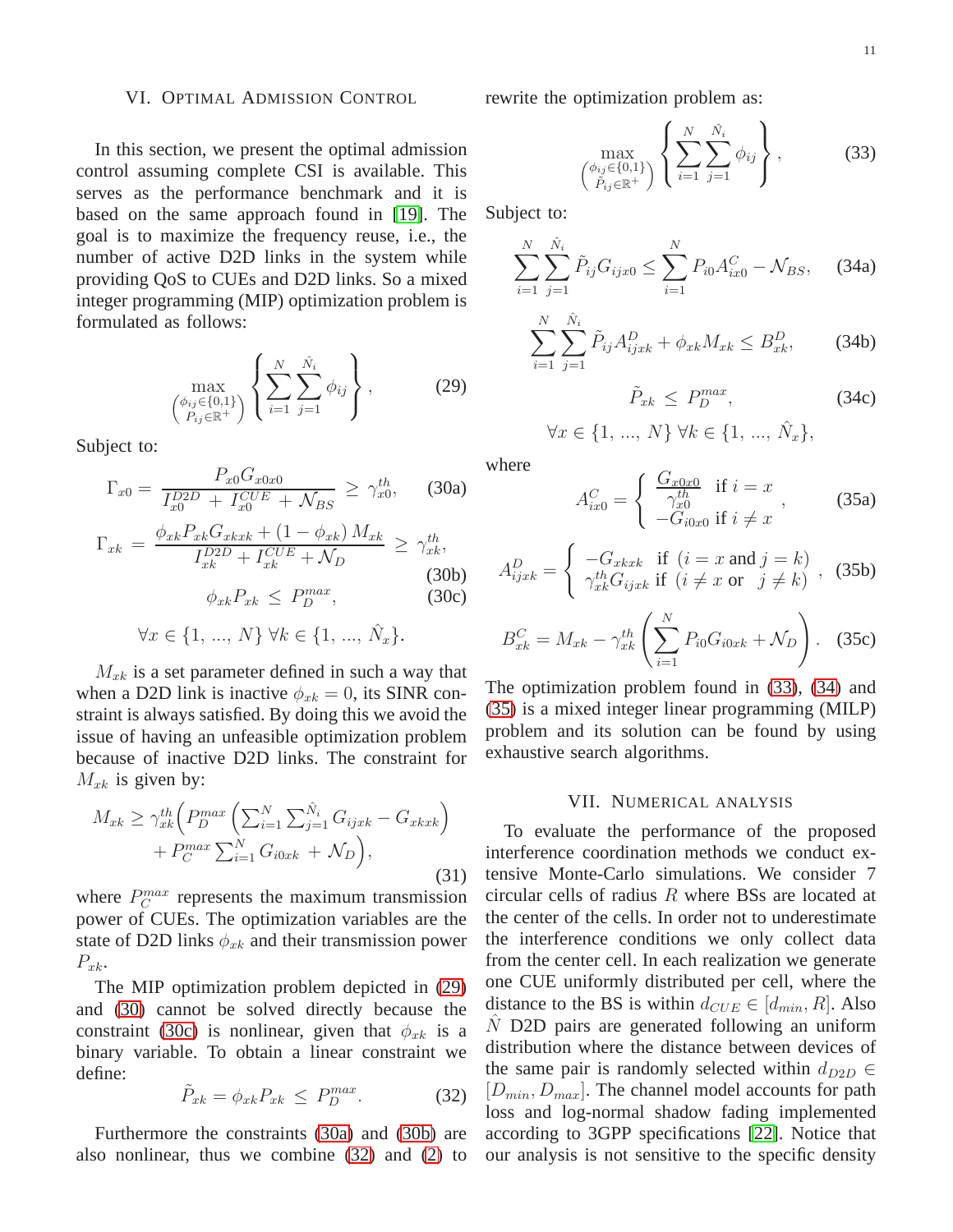| TABLE I: Simulation parameters. |  |
|---------------------------------|--|
|---------------------------------|--|

<span id="page-11-0"></span>

| <b>Description</b>                             | <b>Representation and Value</b>                        |
|------------------------------------------------|--------------------------------------------------------|
| Radius                                         | $R = 400$ [m]                                          |
| Noise power                                    | $\mathcal{N}_D, \mathcal{N}_{BS} =$<br>$-174$ [dBm/Hz] |
| RB bandwidth                                   | $B_w = 180$ [kHz]                                      |
| Carrier frequency                              | $f_c = 2$ [GHz]                                        |
| Max. transmission power                        | $P_D^{max}, P_C^{max} = 23$ [dBm]                      |
| Min. distance between the<br>BS and the users. | $d_{min} = 10$ [m]                                     |
| D2D distance $(d_{D2D})$                       | $D_{min} = 10$ [m]                                     |
| <b>bounds</b>                                  | $D_{max} = 40$ [m]                                     |
| Number of cells                                | $N=7$                                                  |
| Available D2D pairs per<br>cell                | $\hat{N}=10$                                           |
| Path loss coeff. (user to<br>BS)               | $c_0 = -30.55$ [dB]                                    |
| Path loss coeff. (user to<br>user)             | $c_d = -28.03$ [dB]                                    |
| Path loss exp. (user to BS)                    | $\alpha_0 = 3.67$                                      |
| Path loss exp. (user to<br>user)               | $\alpha_d = 4$                                         |
| Monte-Carlo realizations                       | 5000                                                   |

of users in the system. The reason for this is that first, the density of D2D nodes is not of high importance given that most of them may be silent, what it is important is the maximum density of D2D nodes that can be active at the same time in the network, which is determined by the admission control algorithms. Second, since we have included log-normal shadow fading in our channel model, the received powers and interference terms will not be tightly dependent on the user distribution given that the log-normal distribution has quite long tails. Table [I](#page-11-0) summarizes the main parameters used in the simulations. The MILP optimization problem is solved by using the optimization software MOSEK implemented in MATLAB.

To present a comparative analysis with previous solutions we introduce two single-cell methods provided in [\[19\]](#page-15-4). The first is an optimization problem formulated with full CSI within each cell and the second is a centralized solution where a statistical upper bound for the number of active D2D links is derived assuming no available CSI. The initial

solution is denoted as peak interference constraint (PIC) in a single-cell "PIC. Single-cell" and the latter as average interference constraint (AIC) in a single-cell "AIC. Single-cell". These two solutions were developed for a single-cell scenario, thus we implement them independently in each cell.

The transmission power of CUEs is given by the LTE OFPC [\[9\]](#page-14-8) depicted as:

$$
P_{x0_{\text{dBm}}} = P_{0_{\text{dBm}}} - \alpha_p G_{x0x0_{\text{dB}}},
$$
  

$$
P_{0_{\text{dBm}}} = \alpha_p \left( \gamma_{CUE_{\text{dB}}}^{th} + \mathcal{N}_{BS_{\text{dB}}} \right) + (1 - \alpha_p) \left( P_{C_{\text{dBm}}}^{max} \right),
$$
  
(36)

where  $\alpha_p$  is the path loss compensation factor and  $\gamma_{CUE_{dB}}^{th}$  is the open loop target signal-to-noise ratio (SNR). We assume that the transmission powers of CUEs are given and cannot be modified by the proposed interference coordination methods.

Fig. [6](#page-12-0) depicts the behavior of the theoretical upper bound for the number of D2D links, in a circular area if radius R, derived in [\(16\)](#page-6-3) versus the target CUE SINR loss and maximum distance between devices within the same D2D pair. In Fig. [6a](#page-12-1) as  $\delta$  increases the number of D2D links also increases until it reaches a point of saturation. This occurs because as  $\delta$  increases the constraint regarding the QoS of CUEs becomes less strict and more D2D links can be admitted in the system. However after a certain point no more D2D links can be admitted due to the interference caused by D2D links towards each other. Fig. [6b](#page-12-2) shows that as the distance  $d_{D2D_{max}}$  becomes higher the number of D2D links decreases exponentially, thus the most gain of having D2D links is obtained when the D2D transmitter and receiver of the same pair are in proximity to each other. This result shows that the distance between the transmitter and receiver of the same D2D pair and the tolerable performance loss of CUEs play a key role in the maximum number of D2D links that the system can support.

Now we compare the overall performance of the different interference coordination methods for a low target CUE SINR loss ( $\delta = 2$  [dB]) and a high D2D SINR target ( $\gamma_D = 16$ [dB]). These conditions represent the ideal case of D2D communications where the D2D links achieve high data rates while causing the least amount of disturbance towards the QoS of CUEs.

Fig. [7a](#page-12-3) and Fig. [7b](#page-12-4) show the empirical cumulative distribution function (CDF) of the SINR loss of CUEs and the SINR of active D2D links respec-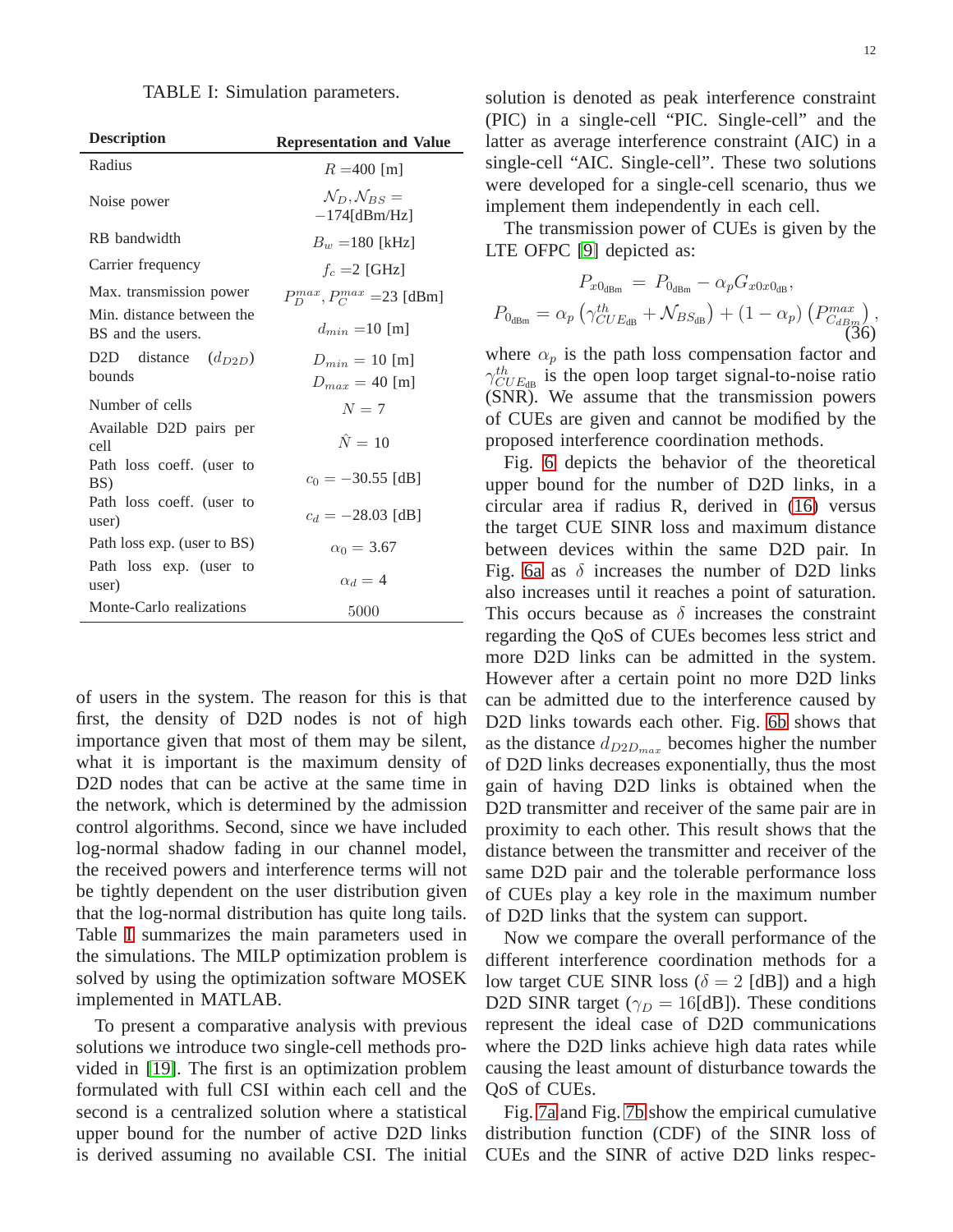<span id="page-12-1"></span><span id="page-12-0"></span>

<span id="page-12-2"></span>Fig. 6: Upper Bound of number of D2D links, for  $\gamma_D = 8$  [dB], in a circular area of radius R.

<span id="page-12-7"></span><span id="page-12-5"></span><span id="page-12-3"></span>

<span id="page-12-6"></span>Fig. 7: CDF of overall performance for  $\gamma_D = 16$ [dB]  $\delta = 2$  [dB].

tively. For the single-cell methods, the SINR of D2D links is mostly below the required target  $\gamma_D$ and there is a significant CUE SINR loss when compared to the multi-cell solutions. Fig. [7c](#page-12-5) depicts the empirical CDF of the number of active D2D links with QoS and Fig. [7d](#page-12-6) shows the empirical CDF of the SE of the system. We see that the single-cell solutions neglect the impact of inter-cell interference when coordinating the admission and power control of D2D links, thus perform poorly.

For the BAC method we can see that the SINR of D2D links is quite high and for over 80% of devices the required target is fulfilled, furthermore

<span id="page-12-8"></span>

Fig. 8: CUE outage probability vs 5 % D2D links SINR, for  $\delta = 2$  [dB].

<span id="page-12-4"></span>the CUE SINR loss is well below the required target for 80% of the CUEs. However the number of D2D links with QoS and the SE are quite limited. This occurs because the BAC method does not control the individual admission of each D2D link, thus when their target SINR  $\gamma_D$  is high the number of D2D links that can be active is low limiting the scalability and SE.

In the case of the DAC method we can see that the SINR of D2D links is more balanced around the required target with over 70% of devices above it and the CUE SINR loss is quite low, assuring the respective target for over 90% of the CUEs. Furthermore we can see a significant improvement in the number of D2D links combined with high values of SE.

Let the outage probability be the probability of not achieving the target SINR

$$
P_{out_{xk}} = Prob\left\{\Gamma_{xk} < \gamma_{xk}^{th}\right\}.\tag{37}
$$

For the results shown in Fig. [7](#page-12-7) we see that the outage probability assured by each of the evaluated methods is different, thus it would be interesting to compare the performance when the QoS offered by all methods is the same. To achieve this we calculate the 5 percentile of the SINR of D2D links which gives us the different values of SINR for which all methods provide a 5% D2D outage probability. Similarly we consider the 95 percentile of the CUE SINR loss that shows the different values of CUE SINR losses for which a 5% CUE outage probability is assured by all methods.

Fig. [8](#page-12-8) depicts the CUE outage probability for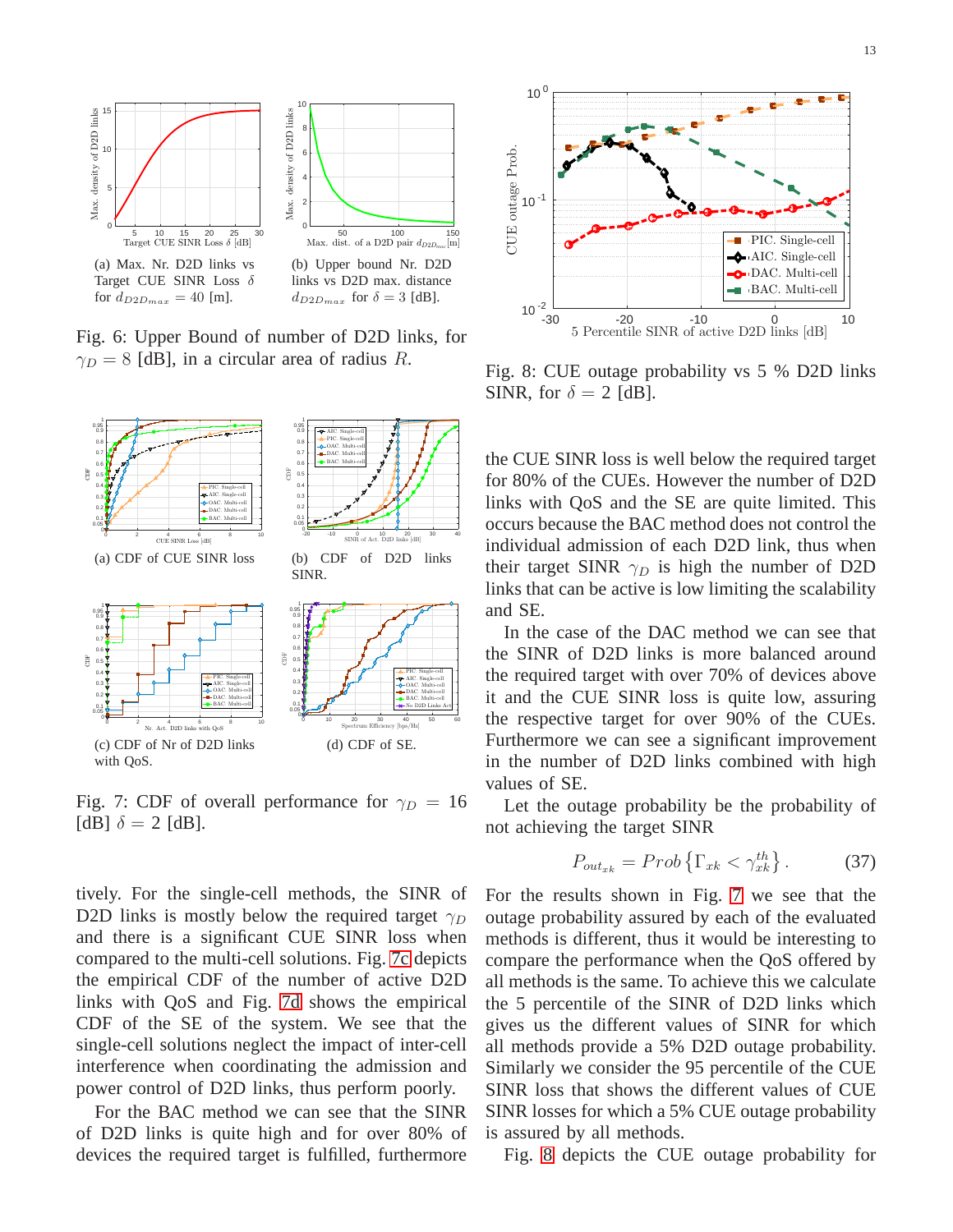different values of the 5 percentile of the SINR of D2D links to illustrate the effect of the QoS of D2D links on the QoS of CUEs. We can see that the BAC method has a concave shape behavior as the SINR of D2D links increases. This is caused by the selection of the target received power of the D2D links  $(\hat{P}_{r_D})$  done in the BAC method. Initially as the SINR of D2D links increases more interference is caused to the CUEs increasing their outage, then for higher D2D SINR values less D2D links are allowed to be active which in turn reduces the outage probability of CUEs. For the DAC method we see that for a wide range of D2D SINR values the outage probability of CUEs is maintained at acceptable levels.

At this point we have seen the performance of the proposed methods in terms of the QoS that they can provide to D2D links and CUEs. Now we would like to get a more comprehensive view of the performance of the system when a specific QoS is assured by all methods for all users. For this we present 3D graphs where on one axis we place the 5 percentile of the SINR of D2D links and on the other axis we put the 95 percentile of the CUE SINR loss. By making this selection of axes we can evaluate the performance for a 5% outage probability of both CUEs and D2D links. Notice that the OAC method is not shown in the figures as it does not have outage probability since it corresponds to an optimal solution where all QoS requirements are assured for all active users.

Fig. [9](#page-13-1) shows the performance of the number of D2D links with QoS and Fig. [10](#page-13-2) depicts the SE for all the evaluated methods. We see that for the DAC method as the SINR of D2D links grows, the number of active pairs with QoS decreases, which causes a quasi-concave behavior for the SE. When the SINR of D2D links is low there are more D2D links active in the system but their data rates are low as well, then as the SINR of D2D links increases the data rates also increase, resulting in higher SE. However as the SINR of D2D links increases the number of D2D links decays which causes the overall SE to drop regardless of the SINR values of D2D links. As the CUE SINR loss increases more D2D links can be admitted in the system which in turn increments the SE, however after a certain point the number of D2D links reaches a saturation point along with the SE. This means that the interference between different D2D links is becoming a more

<span id="page-13-1"></span>

Fig. 9: Nr of active D2D links with QoS vs 5% SINR of active D2D links and 95% CUE SINR loss.

<span id="page-13-2"></span>

Fig. 10: Spectral efficiency [bps/Hz] vs 5% SINR of active D2D links and 95% CUE SINR loss.

and more important limiting factor in the density of active D2D links.

Compared to the other methods, the DAC method provides a significant improvement in D2D density and SE for a wide range of D2D SINR with a low CUE SINR loss. Thus the DAC method is a low complexity solution suitable for practical D2D communications.

# VIII. CONCLUSION

<span id="page-13-0"></span>We have conducted a comprehensive study on the admission control, interference coordination, and power control for scalable D2D communications underlay cellular networks. While there have been sophisticated ICIC techniques to handle the first level interference among cellular users, our study shows that it is of paramount importance to develop new interference coordination techniques to solve the second level interference issues, i.e., those from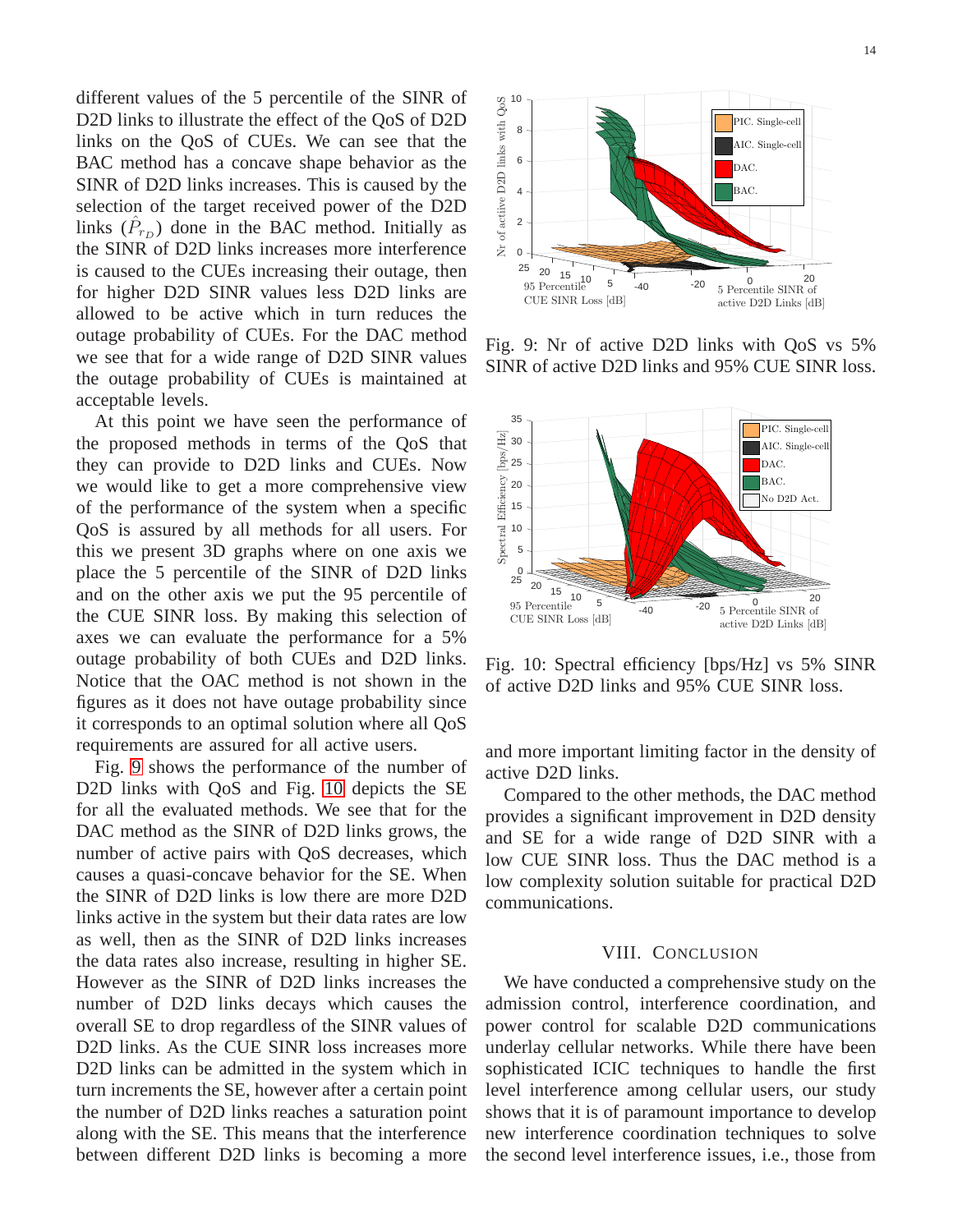D2D to cellular communications and those among D2D links themselves. We have developed three interference coordination methods, i.e. OAC, DAC and BAC to maximize the network frequency reuse, while assuring QoS to all users.

The results show that the best performance is achieved by the OAC followed by the DAC and finally the BAC method. Thus we have seen that as the CSI becomes available the performance of the interference coordination is increased, however the complexity and signaling overhead is also increased. Thus, a trade-off must be found in order to provide a practical solution that can be deployed in real systems.

The DAC method has been proven to be a good candidate for practical applications. This method provides good SE and scalability for a wide range of QoS requirements for both D2D links and CUEs and can be easily implemented in 5G LTE-A systems. We can conclude that proper design of D2D communications can dramatically increase the network frequency reuse and thus network capacity, especially for short distance communications. In addition, it is possible to achieve this with low complexity interference coordination and low power transmission methods without affecting existing cellular communications.

## <span id="page-14-13"></span>**APPENDIX**

## PARAMETERS OF THE DAC METHOD

Tables [II](#page-14-14) depicts all additional parameters that are calculated at the BS and broadcasted to the D2D links to support the DAC method. Similarly table [III](#page-15-10) illustrates all additional parameters that the D2D links calculate in order to obtain their transmission power constraints.

## **REFERENCES**

- <span id="page-14-0"></span>[1] "Cisco Visual Networking Index: Global Mobile Data Traffic Forecast Update," *White Paper, Cisco,* February. 2014. [Online] Available:
- <span id="page-14-1"></span>[2] G. Fodor, E. Dahlman, G. Mildh, S. Parkvall, N. Reider, G. Miklo?s and Z. Tura?nyi, "Design aspects of network assisted device-to-device communications," *IEEE Commun. Mag.*, vol. 50, no. 3, pp. 170-177, March. 2012.
- <span id="page-14-2"></span>[3] Smith's Point Analytics, "Proximity Based Mobile Social Networking: Applications and Technology, Making New Connections in the Physical World," November. 2011. [Online] Available: [http://www.researchandmarkets.com/reports/1945613/.](http://www.researchandmarkets.com/reports/1945613/)
- <span id="page-14-3"></span>[4] A. Ra?cz, N. Reider and G. Fodor, "On the Impact of Inter-Cell Interference in LTE,," *Proc. IEEE Global Telecom. Conf. (CLOBECOM).*, New Orleans, USA. December 2008.

<span id="page-14-14"></span>

| <b>Parameter</b>                                                                                                                                                        | <b>Description</b>                                                                              |
|-------------------------------------------------------------------------------------------------------------------------------------------------------------------------|-------------------------------------------------------------------------------------------------|
| $\mathbb{E}[I_{x0}^{CUE}]=$<br>$\frac{A_{x0}^C}{A_{xI}}\mathbb{E}[P_{tx_{CUE}}]\mathbb{E}[G_{CUE-BS-out}]$                                                              | Expected value of inter-<br>cell interference caused<br>by CUEs towards $BS_x$ .                |
| $\mathbb{E}[P_{tx_{CUE}}]=$<br>$\mathbb{E}\left[\left(\frac{\gamma_{CUE}^{th}\mathcal{N}_{BS}}{G_{CUE-BS-in}}\right)^{\alpha_{p}}(P_{C}^{max})^{(1-\alpha_{p})}\right]$ | Expected value of the<br>transmission power of<br>CUE <sub>s</sub> .                            |
| $\mathbb{E}[G_{CUE-BS-in}]=$<br>$\frac{2c_0\left(d_{CUE-BS_{min}}^{-(\alpha_0-2)}-R^{-(\alpha_0-2)}\right)}{R^2(\alpha_0-2)}$                                           | Expected value of the<br>channel gain between a<br>CUE and its serving BS.                      |
| $\mathbb{E}[G_{CUE-BS-out}] =$<br>$\frac{2c_{0} \Bigl(R^{-(\alpha _{0}-2)}-d_{CUE-BS_{max}}^{-(\alpha _{0}-2)}\Bigr)}{(d_{D2D-BS_{max}})^{2} (\alpha _{0}-2)}$          | Expected values of the<br>channel gain between an<br>interfering CUE and a<br>given BS.         |
| $d_{CUE-BS_{max}} = \left(\frac{P_C^{max} c_0}{\mathcal{N}_{BS}}\right)^{1/\alpha_0}$                                                                                   | Max. distance between<br>an interfering CUE and a<br>given BS.                                  |
| $A^C_{x0}=\pi (d_{CUE-BS_{max}})^2-\pi R^2$                                                                                                                             | Interference area for $BSx$<br>as the receiver, when<br>CUEs are the source of<br>interference. |

- <span id="page-14-4"></span>[5] M. Xuehong, A. Maaref and Koon Hoo Teo, "Adaptive Soft Frequency Reuse for Inter-Cell Interference Coordination in SC-FDMA Based 3GPP LTE Uplinks," *Proc. IEEE Global Telecom. Conf. (CLOBECOM).*, New Orleans, USA. December 2008.
- <span id="page-14-5"></span>[6] P. Frank, A. Muller, H. Droste and J. Speidel, "Cooperative interference-aware joint scheduling for the 3GPP LTE uplink," *Proc. IEEE Personal Indoor and Mobile Radio Comm. (PIMRC).*, Istanbul, Turkey. September 2010.
- <span id="page-14-6"></span>[7] M. Jalloul, A.M. El-Hajj and Z. Dawy, "Uplink Interference Co-ordination/Avoidance in LTE Systems," *Proc. IEEE Next Generation Mobile Applications, Services and Technologies (NGMAST)*, Amman, Jordan. July 2010.
- <span id="page-14-7"></span>[8] C.U. Castellanos, D.L. Villa, C. Rosa, K.I. Pedersen, F.D. Calabrese, Per-Henrik Michaelsen and J. Michel, "Performance of Uplink Fractional Power Control in UTRAN LTE," *Proc. IEEE Vehicular Technology Conf. (VTC).*, Singapore. May 2008.
- <span id="page-14-12"></span><span id="page-14-11"></span><span id="page-14-10"></span><span id="page-14-9"></span><span id="page-14-8"></span>[9] Muhammad. B and Mohammed. A, "Performance Evaluation of Uplink Closed Loop Power Control for LTE System," in *Proc. IEEE Vehicular Technology Conf. (VTC)*, Anchorage, USA. September 2009.
- http://www.cisco.com/c/en/us/solutions/collateral/service-provider/{19)]al She**Reordsitg-@**deZha**ng whide <u>P</u>paRaghotham0862.html**ecity of a Cellular Network with D2D Links," *Proc. IEEE Int. Wireless Conf. (EW).*, Guildford, UK. April 2013.
	- [11] P. Phunchongharn, E. Hossain and D.I. Kim, "Resource allocation for device-to-device communications underlaying LTEadvanced networks," *IEEE Wireless Commun.*, vol. 20, no. 4, pp. 91-100, August. 2013.
	- [12] X. Shaoyi, W. Haiming and C. Tao, "Effective Interference Cancellation Mechanisms for D2D Communication in Multi-Cell Cellular Networks," in *Proc. IEEE Vehicular Technology Conf. (VTC)*, Yokohama, Japan. May 2012.
	- [13] G. Fodor, D. Della Penda, M. Belleschi, M. Johansson and A.